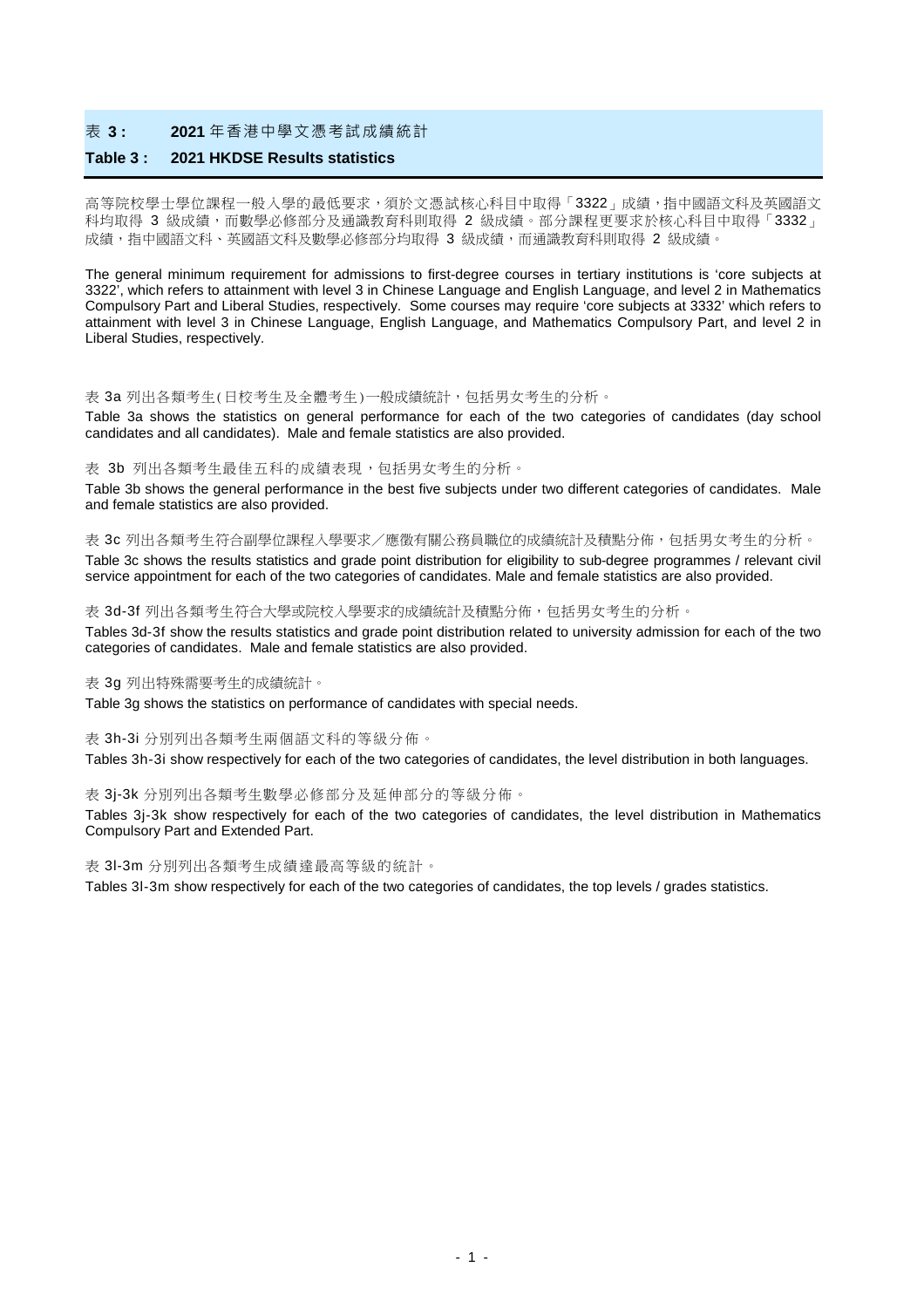#### 表 **3a : 2021** 年文憑試一般成績統計

# **Table 3a : 2021 HKDSE Statistics on general performance**

|                    | 成績<br><b>Results</b>                                                                                                                                            |                      | 日校考生應考最少五科<br>甲類學科/乙類學科<br>Day school candidates<br>taking at least five<br>Category A / B subjects |                       | 全體考生應考最少五科<br>甲類學科/乙類學科<br>All candidates<br>taking at least five<br>Category A / B subjects |                         |                       |  |
|--------------------|-----------------------------------------------------------------------------------------------------------------------------------------------------------------|----------------------|-----------------------------------------------------------------------------------------------------|-----------------------|----------------------------------------------------------------------------------------------|-------------------------|-----------------------|--|
|                    |                                                                                                                                                                 | 男生<br>Male<br>20 550 | 女生<br>Female<br>20 533                                                                              | 總數<br>Total<br>41 083 | 男生<br>Male<br>21 768                                                                         | 女生<br>Female<br>21 4 28 | 總數<br>Total<br>43 196 |  |
| (a)                | 於四個核心科目中取得2級或以上<br>Level 2+ in the four core subjects                                                                                                           | 13564<br>$(66.0\%)$  | 15 351<br>(74.8%)                                                                                   | 28 915<br>$(70.4\%)$  | 14 085<br>(64.7%)                                                                            | 15 765<br>(73.6%)       | 29 850<br>$(69.1\%)$  |  |
| (b)                | 於五科甲類學科中取得2級或以上<br>Level 2+ in five Category A subjects                                                                                                         | 15 106<br>(73.5%)    | 16 634<br>$(81.0\%)$                                                                                | 31740<br>(77.3%)      | 15 775<br>(72.5%)                                                                            | 17 148<br>$(80.0\%)$    | 32 923<br>(76.2%)     |  |
| $\left( 0 \right)$ | 於五科甲類學科/乙類學科#中取得2級或以上<br>Level 2+ in five Category A / B subjects #                                                                                             | 15 143<br>(73.7%)    | 16719<br>$(81.4\%)$                                                                                 | 31 862<br>(77.6%)     | 15813<br>(72.6%)                                                                             | 17 234<br>$(80.4\%)$    | 33 047<br>(76.5%)     |  |
| (d)                | 於五科甲類學科中取得2級或以上,<br>其中包括中國語文科及英國語文科<br>Level 2+ in five Category A subjects,<br>including Chinese Language and English<br>Language                              | 13846<br>$(67.4\%)$  | 15 7 31<br>(76.6%)                                                                                  | 29 577<br>$(72.0\%)$  | 14 4 11<br>(66.2%)                                                                           | 16 177<br>(75.5%)       | 30 588<br>(70.8%)     |  |
| (e)                | 於五科甲類學科/乙類學科#中取得2級或以上,<br>其中包括中國語文科及英國語文科<br>Level 2+ in five Category A / B subjects $#$ ,<br>including Chinese Language and English<br>Language               | 13858<br>$(67.4\%)$  | 15 769<br>(76.8%)                                                                                   | 29 6 27<br>$(72.1\%)$ | 14 4 23<br>(66.3%)                                                                           | 16 216<br>(75.7%)       | 30 639<br>(70.9%)     |  |
| (f)                | 於五科甲類學科中取得2級或以上,<br>其中包括中國語文科、英國語文科及數學科<br>Level 2+ in five Category A subjects,<br>including Chinese Language, English<br>Language and Mathematics             | 13 542<br>$(65.9\%)$ | 15 204<br>$(74.0\%)$                                                                                | 28 746<br>$(70.0\%)$  | 14 082<br>(64.7%)                                                                            | 15 624<br>(72.9%)       | 29 706<br>$(68.8\%)$  |  |
| $\left( q\right)$  | 於五科甲類學科/乙類學科#中取得2級或以上,<br>其中包括中國語文科、英國語文科及數學科<br>Level 2+ in five Category A / B subjects #,<br>including Chinese Language, English<br>Language and Mathematics | 13545<br>$(65.9\%)$  | 15 219<br>$(74.1\%)$                                                                                | 28764<br>$(70.0\%)$   | 14 085<br>(64.7%)                                                                            | 15 640<br>$(73.0\%)$    | 29 7 25<br>$(68.8\%)$ |  |

#包括乙類學科取得「達標並表現優異*(II)*」、「達標並表現優異*(I)*」及「達標並表現優異」成績  *Including candidates achieving 'Attained with Distinction (II)', 'Attained with Distinction (I)' and 'Attained with Distinction' in Category B subjects*

*Note: In the calculations for attainment in the best five subjects, Mathematics Compulsory Part and Mathematics Extended Part are counted as one subject. When candidates have results in both parts, the better of the two will be selected.*

註: 在計算最佳五科成績表現時,數學必修部分及延伸部分會被視為同一個科目組合。若考生同時應考兩個部分,則選 擇其中成績較好的一個。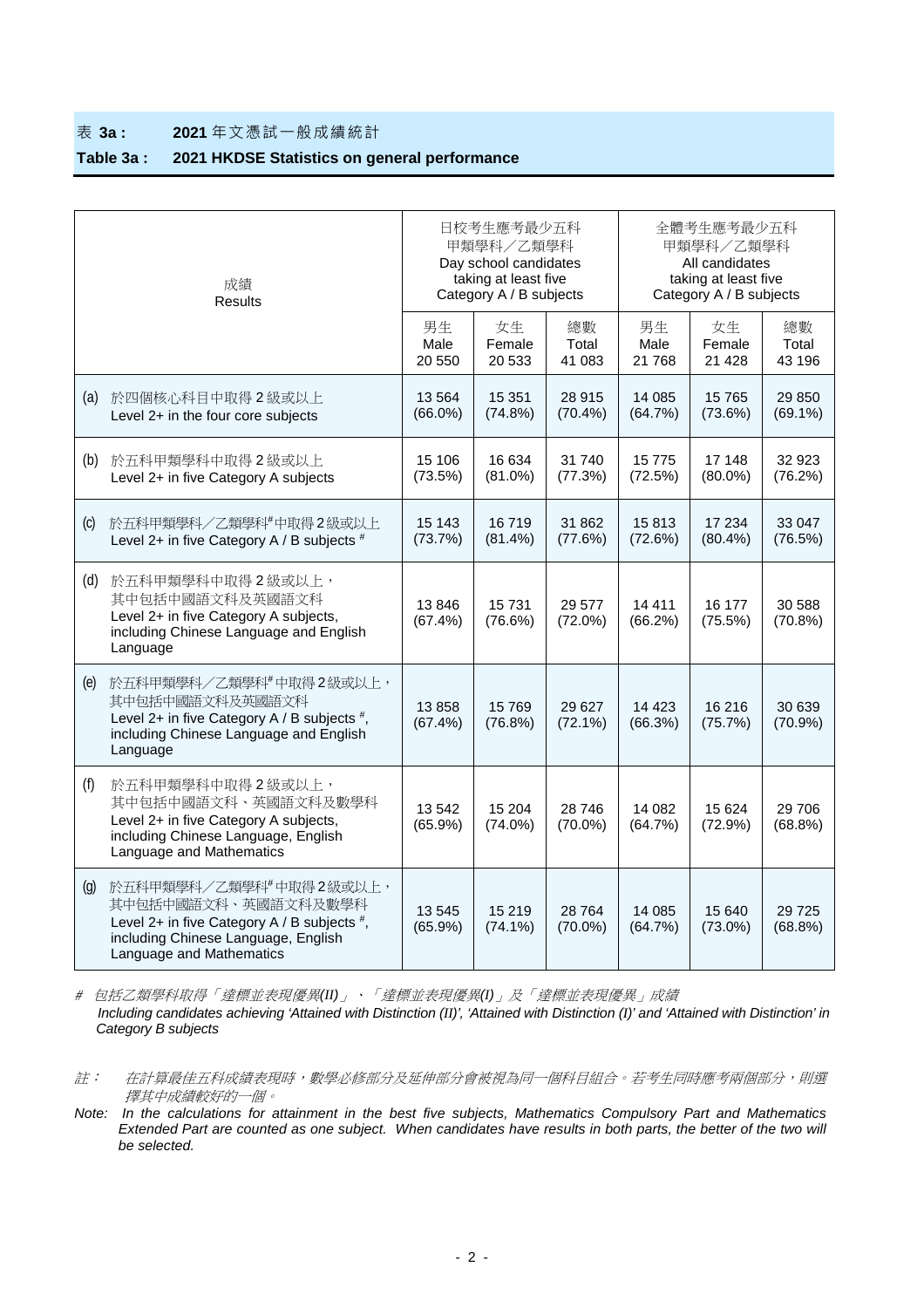## 表 **3b : 2021** 年文憑試最佳五科的成績表現

### **Table 3b : 2021 HKDSE General performance in the best five subjects**

| 成績<br>Results |                                    | 日校考生應考最少五科<br>甲類學科/乙類學科<br>Day school candidates<br>taking at least five<br>Category A / B subjects |                        | 全體考生應考最少五科<br>甲類學科/乙類學科<br>All candidates<br>taking at least five<br>Category A / B subjects |                       |                         |                       |
|---------------|------------------------------------|-----------------------------------------------------------------------------------------------------|------------------------|----------------------------------------------------------------------------------------------|-----------------------|-------------------------|-----------------------|
|               |                                    | 男生<br>Male<br>20 550                                                                                | 女生<br>Female<br>20 533 | 總數<br>Total<br>41 083                                                                        | 男生<br>Male<br>21 768  | 女生<br>Female<br>21 4 28 | 總數<br>Total<br>43 196 |
| 五科取得5** 級     | Five level 5**                     | 43<br>$(0.2\%)$                                                                                     | 32<br>$(0.2\%)$        | 75<br>$(0.2\%)$                                                                              | 43<br>$(0.2\%)$       | 32<br>$(0.1\%)$         | 75<br>$(0.2\%)$       |
| 五科取得5* 级或以上   | Five level 5 <sup>*</sup> or above | 307<br>(1.5%)                                                                                       | 313<br>(1.5%)          | 620<br>(1.5%)                                                                                | 310<br>(1.4%)         | 313<br>(1.5%)           | 623<br>$(1.4\%)$      |
| 五科取得5 級或以上    | Five level 5 or above              | 1 0 1 9<br>$(5.0\%)$                                                                                | 1 1 7 2<br>(5.7%)      | 2 1 9 1<br>$(5.3\%)$                                                                         | 1 0 3 1<br>(4.7%)     | 1 1 8 0<br>$(5.5\%)$    | 2 2 1 1<br>$(5.1\%)$  |
| 五科取得4 級或以上    | Five level 4 or above              | 4 0 3 6<br>$(19.6\%)$                                                                               | 5 0 5 2<br>(24.6%)     | 9088<br>$(22.1\%)$                                                                           | 4 1 1 3<br>$(18.9\%)$ | 5 1 2 2<br>(23.9%)      | 9 2 3 5<br>(21.4%)    |
| 五科取得3 級或以上    | Five level 3 or above              | 8 8 4 0<br>$(43.0\%)$                                                                               | 10721<br>(52.2%)       | 19561<br>(47.6%)                                                                             | 9 1 0 8<br>(41.8%)    | 10 953<br>$(51.1\%)$    | 20 061<br>(46.4%)     |
| 五科取得2 級或以上    | Five level 2 or above              | 15 143<br>(73.7%)                                                                                   | 16719<br>(81.4%)       | 31 862<br>(77.6%)                                                                            | 15813<br>(72.6%)      | 17 234<br>$(80.4\%)$    | 33 047<br>(76.5%)     |
| 五科取得1 級或以上    | Five level 1 or above              | 18 4 8 1<br>$(89.9\%)$                                                                              | 19 175<br>$(93.4\%)$   | 37 656<br>(91.7%)                                                                            | 19 480<br>(89.5%)     | 19 909<br>(92.9%)       | 39 389<br>(91.2%)     |
| 四科取得1級或以上     | Four level 1 or above              | 19507<br>$(94.9\%)$                                                                                 | 19 905<br>$(96.9\%)$   | 39 412<br>$(95.9\%)$                                                                         | 20 588<br>(94.6%)     | 20713<br>(96.7%)        | 41 301<br>(95.6%)     |
| 三科取得1 級或以上    | Three level 1 or above             | 19 975<br>(97.2%)                                                                                   | 20 25 3<br>(98.6%)     | 40 228<br>(97.9%)                                                                            | 21 111<br>$(97.0\%)$  | 21 103<br>(98.5%)       | 42 214<br>(97.7%)     |
| 兩科取得1級或以上     | Two level 1 or above               | 20 267<br>(98.6%)                                                                                   | 20419<br>$(99.4\%)$    | 40 686<br>$(99.0\%)$                                                                         | 21 4 26<br>$(98.4\%)$ | 21 286<br>(99.3%)       | 42712<br>(98.9%)      |
| 一科取得1 級或以上    | One level 1 or above               | 20 439<br>(99.5%)                                                                                   | 20 4 8 9<br>$(99.8\%)$ | 40 928<br>(99.6%)                                                                            | 21 624<br>(99.3%)     | 21 376<br>$(99.8\%)$    | 43 000<br>(99.5%)     |

註: *(i)* 在計算最佳五科成績表現時,數學必修部分及延伸部分會被視為同一個科目組合。若考生同時應考兩個部分, 則選擇其中成績較好的一個。

*(ii)* 以上統計表只包含甲類學科及乙類學科成績。若選修乙類學科,成績獲「達標並表現優異*(II)*」會被視為甲類 學科的第 *4* 級成績,「達標並表現優異*(I)*」及「達標並表現優異」為第 *3* 級成績。

*Notes: (i) In the calculations for attainment in the best five subjects, Mathematics Compulsory Part and Mathematics Extended Part are counted as one subject. When candidates have results in both parts, the better of the two will be selected.*

*(ii) Both Category A and Category B subjects are included in the above table. 'Attained with Distinction (II)' in Category B subjects is deemed comparable to level 4 in Category A subjects while 'Attained with Distinction (I)' and 'Attained with Distinction' are deemed comparable to level 3.*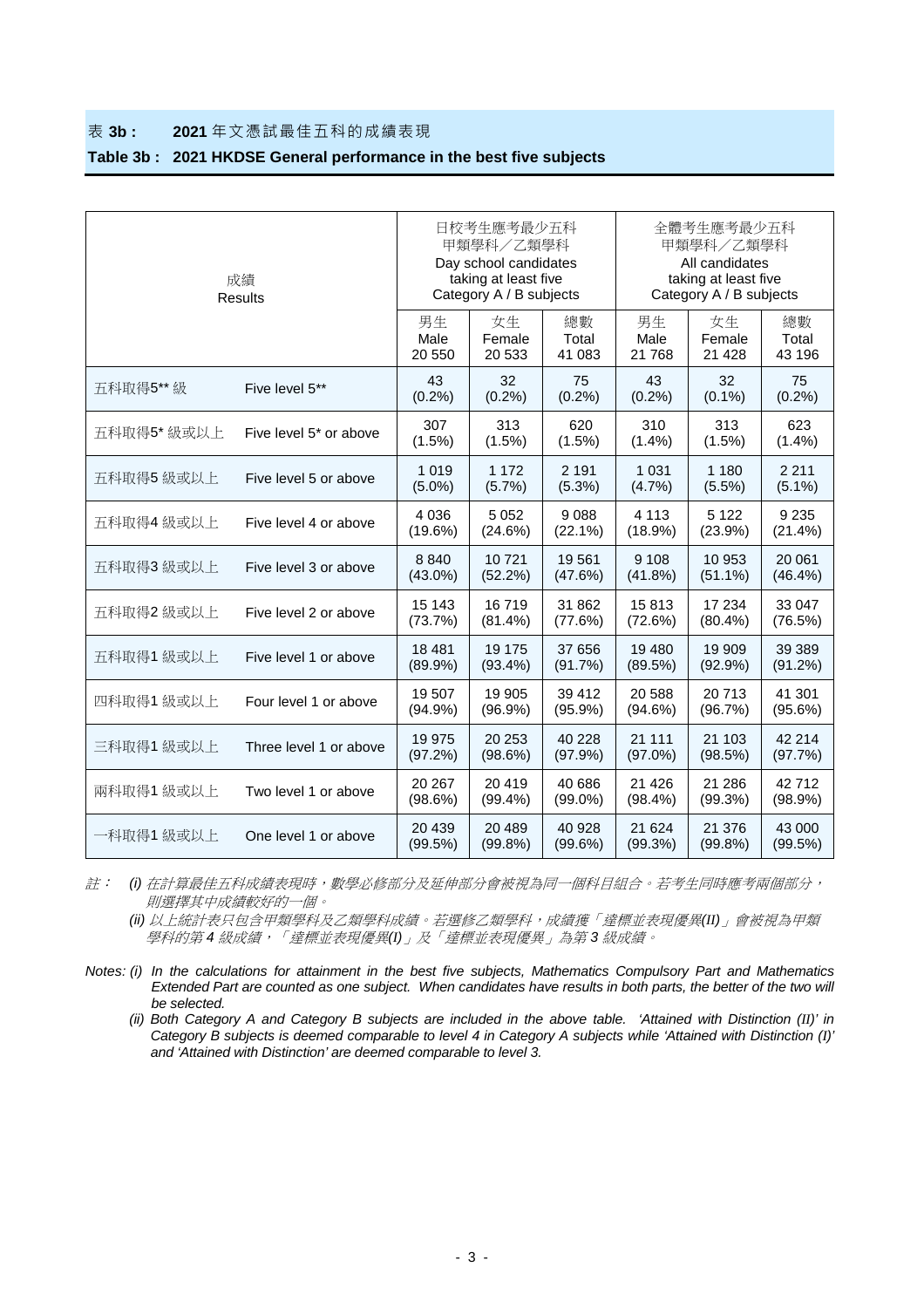### 表 **3c : 2021** 年文憑試符合副學位課程入學要求/應徵有關公務員職位的成績統計

## **Table 3c : 2021 HKDSE Statistics for eligibility to sub-degree programmes / relevant civil service appointments**

若選修乙類學科並取得「達標並表現優異(II)」成績,會被視為甲類學科的第 4 級成績,取得「達標並表現優異(I)」及 「達標並表現優異」成績,會被視為第 3 級成績,取得「達標」成績,會被視為第 2 級成績,以符合副學位課程入學 及有關公務員職位入職的成績要求。數學必修部分及延伸部分會被視為同一個科目組合。若考生同時應考兩個部分,則 選擇其中成績較好的一個。

'Attained with Distinction (II)' in Category B subjects is deemed comparable to level 4 in Category A subjects, 'Attained with Distinction (I)' and 'Attained with Distinction' are deemed comparable to level 3, and 'Attained' is accepted as level 2 for admission to sub-degree programmes and relevant civil service appointment. Mathematics Compulsory Part and Mathematics Extended Part are counted as one subject. When candidates have results in both parts, the better of the two will be selected.

#### **(i)** 成績統計

#### **Results statistics**

| 成績<br>Results                                                                                                                                                                                                     |                      | 日校考生應考最少五科<br>甲類學科/乙類學科<br>Day school candidates<br>taking at least five<br>Category A / B subjects |                       | 全體考生應考最少五科<br>甲類學科/乙類學科<br>All candidates<br>taking at least five<br>Category A / B subjects |                         |                       |
|-------------------------------------------------------------------------------------------------------------------------------------------------------------------------------------------------------------------|----------------------|-----------------------------------------------------------------------------------------------------|-----------------------|----------------------------------------------------------------------------------------------|-------------------------|-----------------------|
|                                                                                                                                                                                                                   | 男生<br>Male<br>20 550 | 女生<br>Female<br>20 533                                                                              | 總數<br>Total<br>41 083 | 男生<br>Male<br>21 768                                                                         | 女生<br>Female<br>21 4 28 | 總數<br>Total<br>43 196 |
| 於五科甲類學科中取得 2 級或以上/<br>於乙類學科取得「達標」或以上成績,<br>其中包括中國語文科及英國語文科<br>5 subjects with level 2+ in Category A subjects /<br>'Attained' or above in Category B subjects,<br>including Chinese Language and English Language | 13895<br>(67.6%)     | 15 847<br>(77.2%)                                                                                   | 29 742<br>$(72.4\%)$  | 14 4 61<br>$(66.4\%)$                                                                        | 16 295<br>$(76.0\%)$    | 30 756<br>(71.2%)     |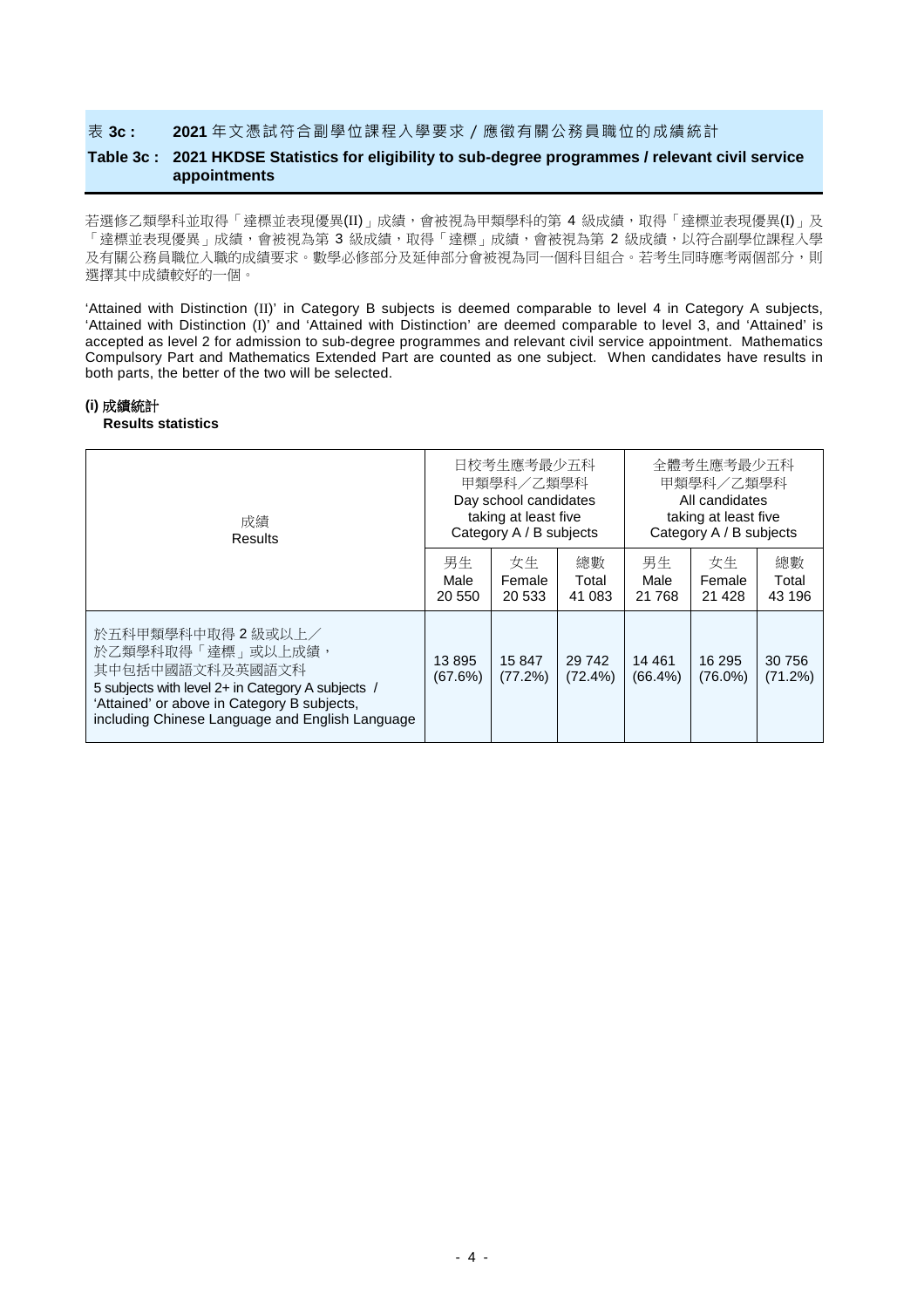### 表 **3c : 2021** 年文憑試符合副學位課程入學要求/應徵有關公務員職位的成績統計

## **Table 3c : 2021 HKDSE Statistics for eligibility to sub-degree programmes / relevant civil service appointments**

#### **(ii)** 最佳五科的積點分佈

#### **Grade point distribution in the best five subjects**

在統計表內,計算最佳五科的總積點已包括甲類及乙類學科的成績。在甲類學科中,達第 5\*\* 級為 7 分,第 5\* 級為 6 分,第 5 級 為5分,第4級為4分,第3級為3分,第2級為2分,以及第1級為1分。在乙類學科中,「達標並表現優異(II)」為4分, 「達標並表現優異(I)」及「達標並表現優異」為 3 分,「達標」為 2 分。此積點分佈統計表只可作為參考,各大學或院校收生時 亦會考慮其他因素,如有關課程的特別入學要求、報名人數、學額及考生的學生學習概覽和面試表現等。

Both Category A and Category B subjects are included in the calculation of the total grade points of the best five subjects shown in the table below. Level 5\*\* in Category A subjects is counted as 7 points, level 5\* as 6 points, level 5 as 5 points, level 4 as 4 points, level 3 as 3 points, level 2 as 2 points, and level 1 as 1 point. For Category B subjects, 'Attained with Distinction (II)' is given 4 points, 'Attained with Distinction (I)' and 'Attained with Distinction' 3 points, and 'Attained' 2 points. It should be noted that the score distribution table only serves as a reference and admission to any programme offered by individual universities / institutions will depend on a number of factors including specific programme requirements, the number of applicants and places offered, and candidates' Student Learning Profile and performance at interviews, etc.

| 最佳五科甲類學科中取得 2 級或以上/<br>於乙類學科取得「達標」或以上成績,<br>其中包括中國語文科及英國語文科<br>Best five subjects with level 2+ in<br>Category A subjects / 'Attained' or above<br>in Category B subjects, including<br>Chinese Language and English Language |                      | 日校考生應考最少五科<br>甲類學科/乙類學科<br>Day school candidates<br>taking at least five<br>Category A / B subjects |                       | 全體考生應考最少五科<br>甲類學科/乙類學科<br>All candidates<br>taking at least five<br>Category A / B subjects |                         |                       |  |
|-------------------------------------------------------------------------------------------------------------------------------------------------------------------------------------------------------------------------------|----------------------|-----------------------------------------------------------------------------------------------------|-----------------------|----------------------------------------------------------------------------------------------|-------------------------|-----------------------|--|
| 總積點<br>Total grade points                                                                                                                                                                                                     | 男生<br>Male<br>20 550 | 女生<br>Female<br>20 533                                                                              | 總數<br>Total<br>41 083 | 男生<br>Male<br>21 768                                                                         | 女生<br>Female<br>21 4 28 | 總數<br>Total<br>43 196 |  |
| (a)                                                                                                                                                                                                                           | 1712                 | 1569                                                                                                | 3 2 8 1               | 1827                                                                                         | 1654                    | 3 4 8 1               |  |
| $10 - 12$                                                                                                                                                                                                                     | (8.3%)               | (7.6%)                                                                                              | $(8.0\%)$             | $(8.4\%)$                                                                                    | (7.7%)                  | $(8.1\%)$             |  |
| (b)                                                                                                                                                                                                                           | 2884                 | 3095                                                                                                | 5979                  | 3 0 3 2                                                                                      | 3 2 0 8                 | 6 2 4 0               |  |
| $13 - 15$                                                                                                                                                                                                                     | $(14.0\%)$           | $(15.1\%)$                                                                                          | $(14.6\%)$            | (13.9%)                                                                                      | $(15.0\%)$              | $(14.4\%)$            |  |
| (c)                                                                                                                                                                                                                           | 3 1 7 7              | 3820                                                                                                | 6997                  | 3 3 2 3                                                                                      | 3933                    | 7 2 5 6               |  |
| $16 - 18$                                                                                                                                                                                                                     | $(15.5\%)$           | (18.6%)                                                                                             | $(17.0\%)$            | (15.3%)                                                                                      | $(18.4\%)$              | (16.8%)               |  |
| (d)                                                                                                                                                                                                                           | 2661                 | 3468                                                                                                | 6 1 2 9               | 2756                                                                                         | 3555                    | 6 3 1 1               |  |
| $19 - 21$                                                                                                                                                                                                                     | (12.9%)              | $(16.9\%)$                                                                                          | (14.9%)               | (12.7%)                                                                                      | (16.6%)                 | (14.6%)               |  |
| (e)                                                                                                                                                                                                                           | 1682                 | 2017                                                                                                | 3699                  | 1 7 1 1                                                                                      | 2046                    | 3757                  |  |
| $22 - 24$                                                                                                                                                                                                                     | $(8.2\%)$            | (9.8%                                                                                               | $(9.0\%)$             | (7.9%                                                                                        | $(9.5\%)$               | (8.7%)                |  |
| (f)                                                                                                                                                                                                                           | 926                  | 1 0 0 7                                                                                             | 1933                  | 948                                                                                          | 1 0 2 0                 | 1968                  |  |
| $25 - 27$                                                                                                                                                                                                                     | $(4.5\%)$            | (4.9%                                                                                               | $(4.7\%)$             | (4.4%)                                                                                       | $(4.8\%)$               | $(4.6\%)$             |  |
| (g)                                                                                                                                                                                                                           | 492                  | 532                                                                                                 | 1 0 2 4               | 499                                                                                          | 538                     | 1 0 3 7               |  |
| $28 - 30$                                                                                                                                                                                                                     | $(2.4\%)$            | $(2.6\%)$                                                                                           | (2.5%)                | (2.3%)                                                                                       | $(2.5\%)$               | (2.4%)                |  |
| (h)                                                                                                                                                                                                                           | 269                  | 270                                                                                                 | 539                   | 273                                                                                          | 272                     | 545                   |  |
| $31 - 33$                                                                                                                                                                                                                     | (1.3%)               | $(1.3\%)$                                                                                           | (1.3%)                | $(1.3\%)$                                                                                    | $(1.3\%)$               | (1.3%)                |  |
| (i)                                                                                                                                                                                                                           | 92                   | 69                                                                                                  | 161                   | 92                                                                                           | 69                      | 161                   |  |
| $34 - 35$                                                                                                                                                                                                                     | (0.4% )              | (0.3% )                                                                                             | (0.4% )               | $(0.4\%)$                                                                                    | (0.3% )                 | $(0.4\%)$             |  |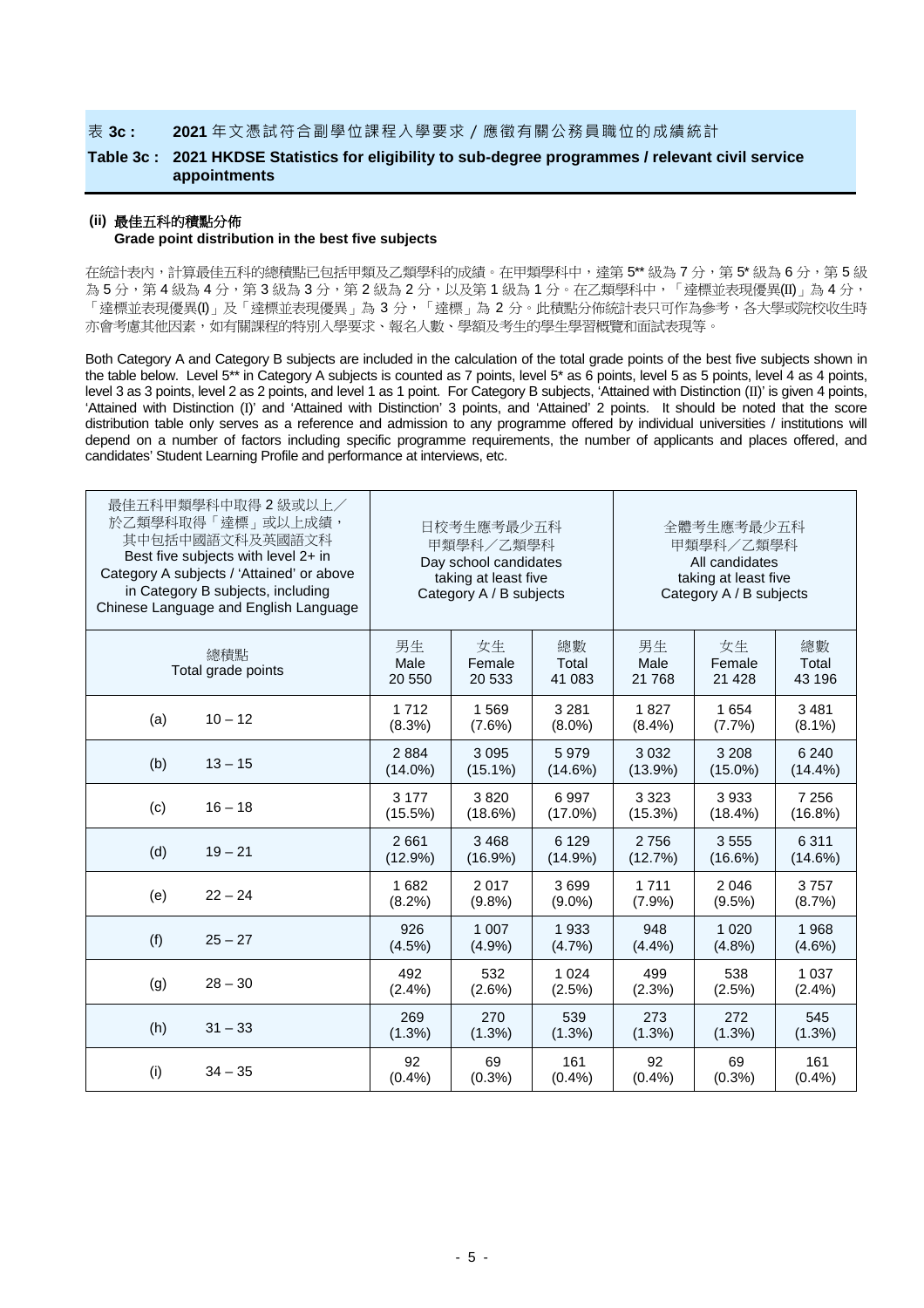# 表 **3d : 2021** 年文憑試符合大學或院校入學要求的成績統計

### **Table 3d : 2021 HKDSE Statistics related to university admission**

在統計表內,於核心科目中取得「3322」成績是指中國語文科及英國語文科均取得 3 級成績,而數學必修部分及通識教育科則 取得 2 級成績。此外,於核心科目中取得「3332」成績是指中國語文科、英國語文科及數學必修部分均取得 3 級成績,而 通識教育科則取得 2 級成績。

In the table below, 'core subjects at 3322' refers to attainment with level 3 in Chinese Language and English Language, and level 2 in Mathematics Compulsory Part and Liberal Studies, respectively. 'Core subjects at 3332' refers to attainment with level 3 in Chinese Language, English Language, and Mathematics Compulsory Part, and level 2 in Liberal Studies, respectively.

|                                                                                                                                                                                      |                       | 日校考生<br>Day school candidates |                        | 全體考生<br>All candidates |                        |                       |  |
|--------------------------------------------------------------------------------------------------------------------------------------------------------------------------------------|-----------------------|-------------------------------|------------------------|------------------------|------------------------|-----------------------|--|
| 成績<br><b>Results</b>                                                                                                                                                                 | 男生<br>Male<br>21 147  | 女生<br>Female<br>20 881        | 總數<br>Total<br>42 0 28 | 男生<br>Male<br>25 576   | 女生<br>Female<br>24 400 | 總數<br>Total<br>49 976 |  |
| (a) 於核心科目中取得「3322」或更佳成績<br>Core subjects at 3322 or better                                                                                                                           | 7517<br>(35.5%)       | 10 350<br>(49.6%)             | 17867<br>(42.5%)       | 7708<br>$(30.1\%)$     | 10 537<br>$(43.2\%)$   | 18 245<br>(36.5%)     |  |
| 於核心科目中取得「3322」或更佳成績,<br>(b)<br>並於一個選修科目取得2級或以上#成績<br>Core subjects at 3322 or better, with one elective at level 2+#                                                                 | 7 4 9 9<br>$(35.5\%)$ | 10 316<br>$(49.4\%)$          | 17815<br>$(42.4\%)$    | 7680<br>$(30.0\%)$     | 10 492<br>$(43.0\%)$   | 18 172<br>(36.4%)     |  |
| 於核心科目中取得「3322」或更佳成績,<br>(C)<br>並於兩個選修科目取得2級或以上#成績<br>Core subjects at 3322 or better, with two electives at level 2+ #                                                               | 7 1 7 2<br>(33.9%)    | 9851<br>(47.2%)               | 17 023<br>$(40.5\%)$   | 7317<br>(28.6%)        | 9999<br>$(41.0\%)$     | 17 316<br>(34.6%)     |  |
| (d) 於核心科目中取得「3322」或更佳成績,<br>並於一個選修科目取得3級或以上#成績<br>Core subjects at 3322 or better, with one elective at level 3+ #                                                                   | 7 2 8 6<br>(34.5%)    | 9850<br>(47.2%)               | 17 136<br>$(40.8\%)$   | 7 4 5 7<br>(29.2%)     | 10 011<br>$(41.0\%)$   | 17 4 68<br>$(35.0\%)$ |  |
| 於核心科目中取得「3322」或更佳成績,<br>(e)<br>並於兩個選修科目取得3級或以上#成績<br>Core subjects at 3322 or better, with two electives at level 3+ #                                                               | 6 5 0 3<br>$(30.8\%)$ | 8 4 9 0<br>(40.7%)            | 14 993<br>(35.7%)      | 6629<br>(25.9%)        | 8613<br>(35.3%)        | 15 24 2<br>(30.5%)    |  |
| 於核心科目中取得「3332」或更佳成績,<br>(f)<br>並於一個選修科目取得3級或以上#成績<br>Core subjects at 3332 or better, with one elective at level $3+$ #                                                              | 6893<br>(32.6%)       | 8865<br>(42.5%)               | 15758<br>(37.5%)       | 7 0 4 9<br>(27.6%)     | 9 0 0 8<br>$(36.9\%)$  | 16 057<br>$(32.1\%)$  |  |
| 於核心科目中取得「3332」或更佳成績,<br>(q)<br>並於兩個選修科目取得3級或以上#成績<br>Core subjects at 3332 or better, with two electives at level $3+$ #                                                             | 6 2 7 6<br>(29.7%)    | 7911<br>(37.9%)               | 14 187<br>$(33.8\%)$   | 6 3 9 3<br>$(25.0\%)$  | 8 0 21<br>(32.9%)      | 14 4 14<br>$(28.8\%)$ |  |
| (h) 於核心科目中取得「3322」或更佳成績,<br>並於一個選修科目取得4級或以上#成績<br>Core subjects at 3322 or better, with one elective at level 4+#                                                                    | 6 2 6 8<br>(29.6%)    | 7834<br>(37.5%)               | 14 102<br>(33.6%)      | 6 4 0 4<br>$(25.0\%)$  | 7947<br>(32.6%)        | 14 3 51<br>(28.7%)    |  |
| 於核心科目中取得「3322」或更佳成績,<br>(i)<br>並於兩個選修科目取得4級或以上#成績<br>Core subjects at 3322 or better, with two electives at level 4+ #                                                               | 4781<br>(22.6%)       | 5 3 5 6<br>(25.7%)            | 10 137<br>$(24.1\%)$   | 4 8 6 7<br>$(19.0\%)$  | 5418<br>(22.2%)        | 10 285<br>(20.6%)     |  |
| 於核心科目中取得「3322」或更佳成績,<br>(i)<br>並於一個選修科目取得5級或以上成績<br>Core subjects at 3322 or better, with one elective at level 5+                                                                   | 3704<br>(17.5%)       | 3718<br>(17.8%)               | 7422<br>(17.7%)        | 3772<br>(14.7%)        | 3760<br>$(15.4\%)$     | 7 5 3 2<br>$(15.1\%)$ |  |
| 於核心科目中取得「3322」或更佳成績,<br>(k)<br>並於兩個選修科目取得5級或以上成績<br>Core subjects at 3322 or better, with two electives at level 5+                                                                  | 2 2 0 6<br>$(10.4\%)$ | 1875<br>$(9.0\%)$             | 4 0 8 1<br>$(9.7\%)$   | 2 2 4 5<br>(8.8%)      | 1889<br>$(7.7\%)$      | 4 1 3 4<br>(8.3%)     |  |
| 於核心科目中取得「3322」或更佳成績,數學延伸部分取得<br>(1)<br>2級或以上成績,並於一個選修科目取得2級或以上#成績<br>Core subjects at 3322 or better, with Mathematics Extended Part<br>at level 2+ and one elective at level $2+$ # | 2 6 6 3<br>(12.6%)    | 1 5 5 1<br>$(7.4\%)$          | 4 2 1 4<br>$(10.0\%)$  | 2 7 1 4<br>$(10.6\%)$  | 1573<br>$(6.4\%)$      | 4 2 8 7<br>$(8.6\%)$  |  |
| (m) 於核心科目中取得「3322」或更佳成績, 數學延伸部分取得<br>3級或以上成績,並於一個選修科目取得2級或以上#成績<br>Core subjects at 3322 or better, with Mathematics Extended Part<br>at level 3+ and one elective at level $2+$ #   | 2 4 5 2<br>(11.6%)    | 1 3 8 4<br>$(6.6\%)$          | 3836<br>$(9.1\%)$      | 2 4 9 4<br>(9.8%       | 1 4 0 2<br>(5.7%)      | 3896<br>(7.8%)        |  |
| 於核心科目中取得「3322」或更佳成績,數學延伸部分取得<br>(n)<br>3級或以上成績,並於一個選修科目取得3級或以上#成績<br>Core subjects at 3322 or better, with Mathematics Extended Part<br>at level 3+ and one elective at level $3+$ # | 2 4 4 4<br>$(11.6\%)$ | 1 3 7 5<br>$(6.6\%)$          | 3819<br>$(9.1\%)$      | 2 4 8 6<br>$(9.7\%)$   | 1 3 9 2<br>$(5.7\%)$   | 3878<br>$(7.8\%)$     |  |

# 若選修乙類學科並取得「達標並表現優異*(II)*」成績,會被視為甲類學科的第 *4* 級成績,取得「達標並表現優異*(I)*」及 「達標並表現優異」成績,會被視為第 *3* 級成績。

*'Attained with Distinction (II)' in Category B subjects is deemed comparable to level 4 in Category A subjects while 'Attained with Distinction (I)' and 'Attained with Distinction' are deemed comparable to level 3.*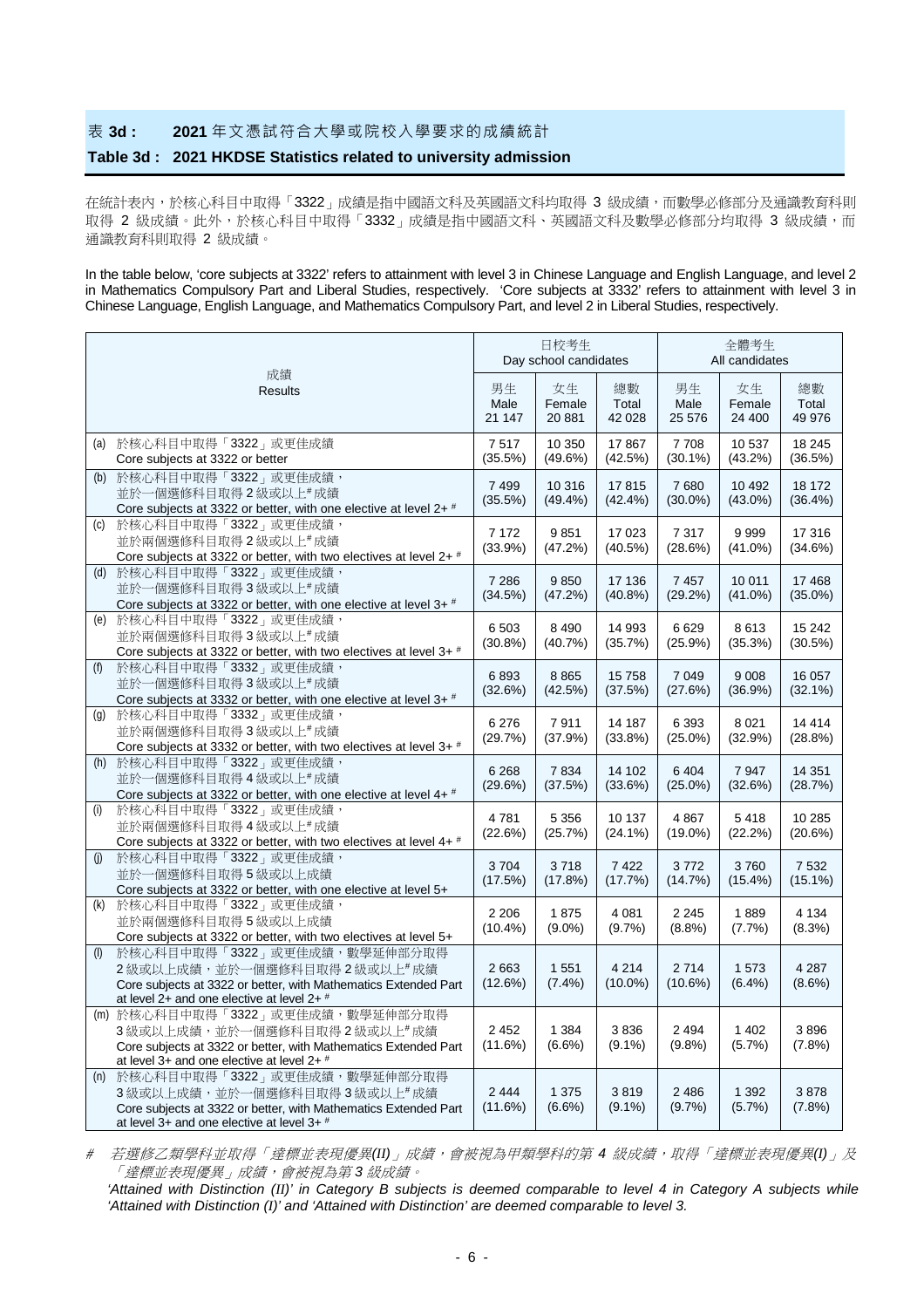表 **3e : 2021** 年文憑試最佳五科的積點分佈(有關本地學士學位課程入學要求的成績統計)

## **Table 3e : 2021 HKDSE Grade point distribution in the best five subjects (Statistics related to admission to local undergraduate degree programmes)**

在統計表內,計算最佳五科的總積點已包括甲類及乙類學科的成績。在甲類學科中,達第 5\*\* 級為 7 分,第 5\* 級為 6 分,第 5 級 為 5 分,第 4 級為 4 分,第 3 級為 3 分,第 2 級為 2 分,以及第 1 級為 1 分。若選修乙類學科並取得「達標並表現優異(II)」, 會被部分學士學位課程視為甲類學科的第 4 級成績;而「達標並表現優異(I)」及「達標並表現優異」成績,會被視為第 3 級成績。於 核心科目中取得「3322」成績是指中國語文科及英國語文科均取得 3 級成績,而數學必修部分及通識教育科則取得 2 級成績。此積點 分佈統計表只可作為参考,各大學或院校收生時會考慮不同因素,包括院校基本入學要求、有關課程的入學要求、錄取分數的計算方 法、報名人數、學額、考生的學生學習概覽、比賽/活動的經驗及成就和面試表現等。

Both Category A and Category B subjects are included in the calculation of the total grade points of the best five subjects shown in the table below. In Category A subjects, level 5<sup>\*\*</sup> is counted as 7 points, level 5\* as 6 points, level 5 as 5 points, level 4 as 4 points, level 3 as 3 points, level 2 as 2 points, and level 1 as 1 point. 'Attained with Distinction (II)' in Category B subjects is deemed comparable to level 4 in Category A subjects for admission to some degree programmes while 'Attained with Distinction (I)' and 'Attained with Distinction' are deemed comparable to level 3. 'Core subjects at 3322' refers to attainment with level 3 in Chinese Language and English Language, and level 2 in Mathematics Compulsory Part and Liberal Studies, respectively. **It should be noted that the score distribution table only serves as a reference and admission to any programme offered by individual universities / institutions will depend on a number of factors including the general entrance requirements of the institutions, specific programme requirements, the method of calculation of admission scores, the number of applicants and places offered, candidates' Student Learning Profile (SLP), other experiences and achievements in competition/activities (OEA), and performance at interviews, etc.** 

#### **(i)** 於核心科目中取得「**3322**」或更佳成績

**With core subjects at 3322 or better**

| 最佳五科總積點<br>Total grade points |            | 日校考生應考最少五科<br>甲類學科/乙類學科<br>Day school candidates<br>taking at least five<br>Category A / B subjects |            | 全體考生應考最少五科<br>甲類學科/乙類學科<br>All candidates<br>taking at least five<br>Category A / B subjects |            |            |  |
|-------------------------------|------------|-----------------------------------------------------------------------------------------------------|------------|----------------------------------------------------------------------------------------------|------------|------------|--|
| in the best five subjects     | 男生         | 女生                                                                                                  | 總數         | 男生                                                                                           | 女生         | 總數         |  |
|                               | Male       | Female                                                                                              | Total      | Male                                                                                         | Female     | Total      |  |
|                               | 20 550     | 20 533                                                                                              | 41 083     | 21 768                                                                                       | 21 4 28    | 43 196     |  |
| (a)                           | 39         | 47                                                                                                  | 86         | 43                                                                                           | 49         | 92         |  |
| $10 - 12$                     | (0.2%)     | (0.2%)                                                                                              | (0.2%)     | (0.2%)                                                                                       | (0.2%)     | (0.2%)     |  |
| (b)                           | 490        | 909                                                                                                 | 1 3 9 9    | 510                                                                                          | 935        | 1 4 4 5    |  |
| $13 - 15$                     | (2.4%)     | $(4.4\%)$                                                                                           | $(3.4\%)$  | $(2.3\%)$                                                                                    | (4.4%)     | (3.3%)     |  |
| (c)                           | 1 644      | 2513                                                                                                | 4 1 5 7    | 1691                                                                                         | 2565       | 4 2 5 6    |  |
| $16 - 18$                     | $(8.0\%)$  | $(12.2\%)$                                                                                          | $(10.1\%)$ | (7.8%)                                                                                       | $(12.0\%)$ | $(9.9\%)$  |  |
| (d)                           | 2 0 7 4    | 3 0 6 2                                                                                             | 5 1 3 6    | 2 1 3 2                                                                                      | 3 1 1 6    | 5 2 4 8    |  |
| $19 - 21$                     | $(10.1\%)$ | (14.9%)                                                                                             | (12.5%)    | (9.8%)                                                                                       | (14.5%)    | $(12.1\%)$ |  |
| $22 - 24$                     | 1526       | 1 942                                                                                               | 3468       | 1 5 4 8                                                                                      | 1965       | 3513       |  |
| (e)                           | (7.4%)     | $(9.5\%)$                                                                                           | $(8.4\%)$  | $(7.1\%)$                                                                                    | $(9.2\%)$  | $(8.1\%)$  |  |
| (f)                           | 894        | 1 0 0 2                                                                                             | 1896       | 915                                                                                          | 1015       | 1 9 3 0    |  |
| $25 - 27$                     | $(4.4\%)$  | (4.9%                                                                                               | $(4.6\%)$  | $(4.2\%)$                                                                                    | $(4.7\%)$  | $(4.5\%)$  |  |
| $28 - 30$                     | 489        | 531                                                                                                 | 1 0 2 0    | 496                                                                                          | 537        | 1 0 3 3    |  |
| (g)                           | $(2.4\%)$  | $(2.6\%)$                                                                                           | (2.5%)     | $(2.3\%)$                                                                                    | (2.5%)     | $(2.4\%)$  |  |
| (h)                           | 266        | 270                                                                                                 | 536        | 270                                                                                          | 272        | 542        |  |
| $31 - 33$                     | $(1.3\%)$  | $(1.3\%)$                                                                                           | (1.3%)     | $(1.2\%)$                                                                                    | $(1.3\%)$  | $(1.3\%)$  |  |
| (i)                           | 92         | 69                                                                                                  | 161        | 92                                                                                           | 69         | 161        |  |
| $34 - 35$                     | (0.4% )    | (0.3% )                                                                                             | $(0.4\%)$  | $(0.4\%)$                                                                                    | $(0.3\%)$  | $(0.4\%)$  |  |

註: 數學必修部分及延伸部分會被視為同一個科目組合。若考生同時應考兩個部分,則選擇其中成績較好的一個。

*Note: Mathematics Compulsory Part and Mathematics Extended Part are counted as one subject. When candidates have results in both parts, the better of the two will be selected.*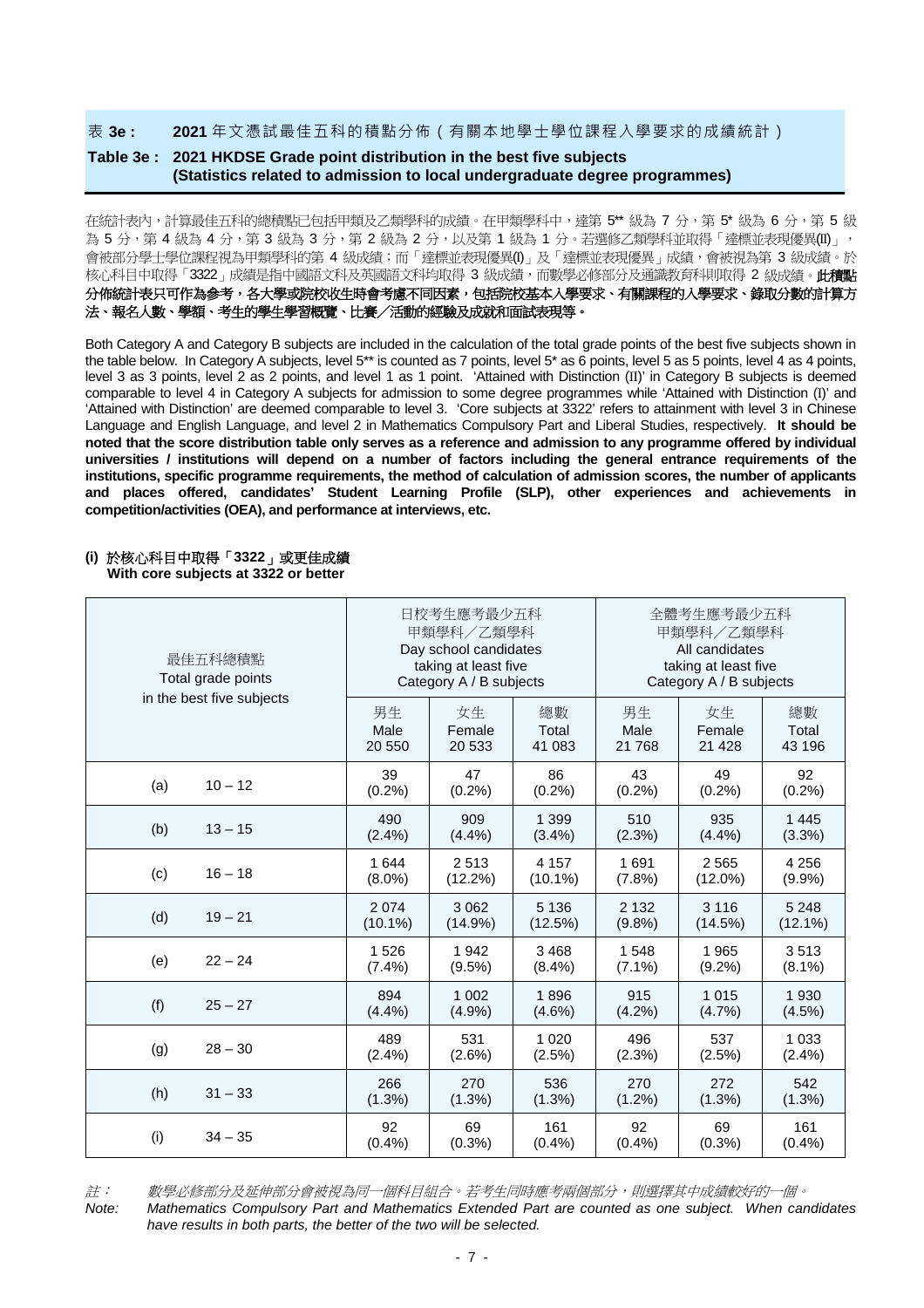#### 表 **3e : 2021** 年文憑試最佳五科的積點分佈(有關本地學士學位課程入學要求的成績統計)

## **Table 3e : 2021 HKDSE Grade point distribution in the best five subjects (Statistics related to admission to local undergraduate degree programmes)**

#### **(ii)** 於核心科目中取得「**3322**」或更佳成績,並於一個選修科目取得 **2** 級或以上成績 **Core subjects at 3322 or better, with one elective subject at level 2+**

#### **(a)** 日校考生

**Day school candidates**

|                                                            | 日校考生應考最少五科甲類學科/乙類學科<br>Day school candidates taking at least five Category A / B subjects |                                         |            |                                                                     |            |            |  |  |
|------------------------------------------------------------|-------------------------------------------------------------------------------------------|-----------------------------------------|------------|---------------------------------------------------------------------|------------|------------|--|--|
| 最佳五科總積點<br>Total grade points<br>in the best five subjects |                                                                                           | 任何五科#<br>Any five subjects <sup>#</sup> |            | 四個核心科目及<br>一個選修科目<br>Four core subjects and<br>one elective subject |            |            |  |  |
|                                                            | 男生                                                                                        | 女生                                      | 總數         | 男生                                                                  | 女生         | 總數         |  |  |
|                                                            | Male                                                                                      | Female                                  | Total      | Male                                                                | Female     | Total      |  |  |
|                                                            | 20 550                                                                                    | 20 533                                  | 41 083     | 20 550                                                              | 20 533     | 41 083     |  |  |
| $12 - 14$                                                  | 250                                                                                       | 426                                     | 676        | 301                                                                 | 503        | 804        |  |  |
| (a)                                                        | $(1.2\%)$                                                                                 | $(2.1\%)$                               | $(1.6\%)$  | (1.5%)                                                              | $(2.4\%)$  | $(2.0\%)$  |  |  |
| (b)                                                        | 1 3 1 4                                                                                   | 2079                                    | 3 3 9 3    | 1526                                                                | 2 2 8 1    | 3807       |  |  |
| $15 - 17$                                                  | $(6.4\%)$                                                                                 | $(10.1\%)$                              | (8.3%)     | $(7.4\%)$                                                           | $(11.1\%)$ | $(9.3\%)$  |  |  |
| $18 - 20$                                                  | 1968                                                                                      | 3 0 0 0                                 | 4 9 6 8    | 2 3 5 7                                                             | 3 2 9 3    | 5650       |  |  |
| (c)                                                        | $(9.6\%)$                                                                                 | $(14.6\%)$                              | $(12.1\%)$ | (11.5%)                                                             | $(16.0\%)$ | $(13.8\%)$ |  |  |
| (d)                                                        | 1799                                                                                      | 2 4 3 9                                 | 4 2 3 8    | 1763                                                                | 2 2 7 5    | 4 0 38     |  |  |
| $21 - 23$                                                  | (8.8%)                                                                                    | (11.9%)                                 | (10.3%)    | $(8.6\%)$                                                           | $(11.1\%)$ | (9.8%      |  |  |
| (e)                                                        | 1 0 6 9                                                                                   | 1 2 2 9                                 | 2 2 9 8    | 931                                                                 | 1 1 3 6    | 2 0 6 7    |  |  |
| $24 - 26$                                                  | $(5.2\%)$                                                                                 | $(6.0\%)$                               | $(5.6\%)$  | (4.5%)                                                              | $(5.5\%)$  | $(5.0\%)$  |  |  |
| (f)                                                        | 605                                                                                       | 671                                     | 1 2 7 6    | 415                                                                 | 543        | 958        |  |  |
| $27 - 29$                                                  | $(2.9\%)$                                                                                 | $(3.3\%)$                               | $(3.1\%)$  | $(2.0\%)$                                                           | $(2.6\%)$  | $(2.3\%)$  |  |  |
| (g)                                                        | 342                                                                                       | 348                                     | 690        | 154                                                                 | 225        | 379        |  |  |
| $30 - 32$                                                  | $(1.7\%)$                                                                                 | $(1.7\%)$                               | (1.7%)     | (0.7%                                                               | $(1.1\%)$  | $(0.9\%)$  |  |  |
| (h)                                                        | 152                                                                                       | 124                                     | 276        | 52                                                                  | 60         | 112        |  |  |
| $33 - 35$                                                  | (0.7%                                                                                     | $(0.6\%)$                               | (0.7%      | $(0.3\%)$                                                           | $(0.3\%)$  | $(0.3\%)$  |  |  |

# 數學必修部分及延伸部分會被視為同一個科目組合。若考生同時應考兩個部分,則選擇其中成績較好的一個。

*Mathematics Compulsory Part and Mathematics Extended Part are counted as one subject. When candidates have results in both parts, the better of the two will be selected.*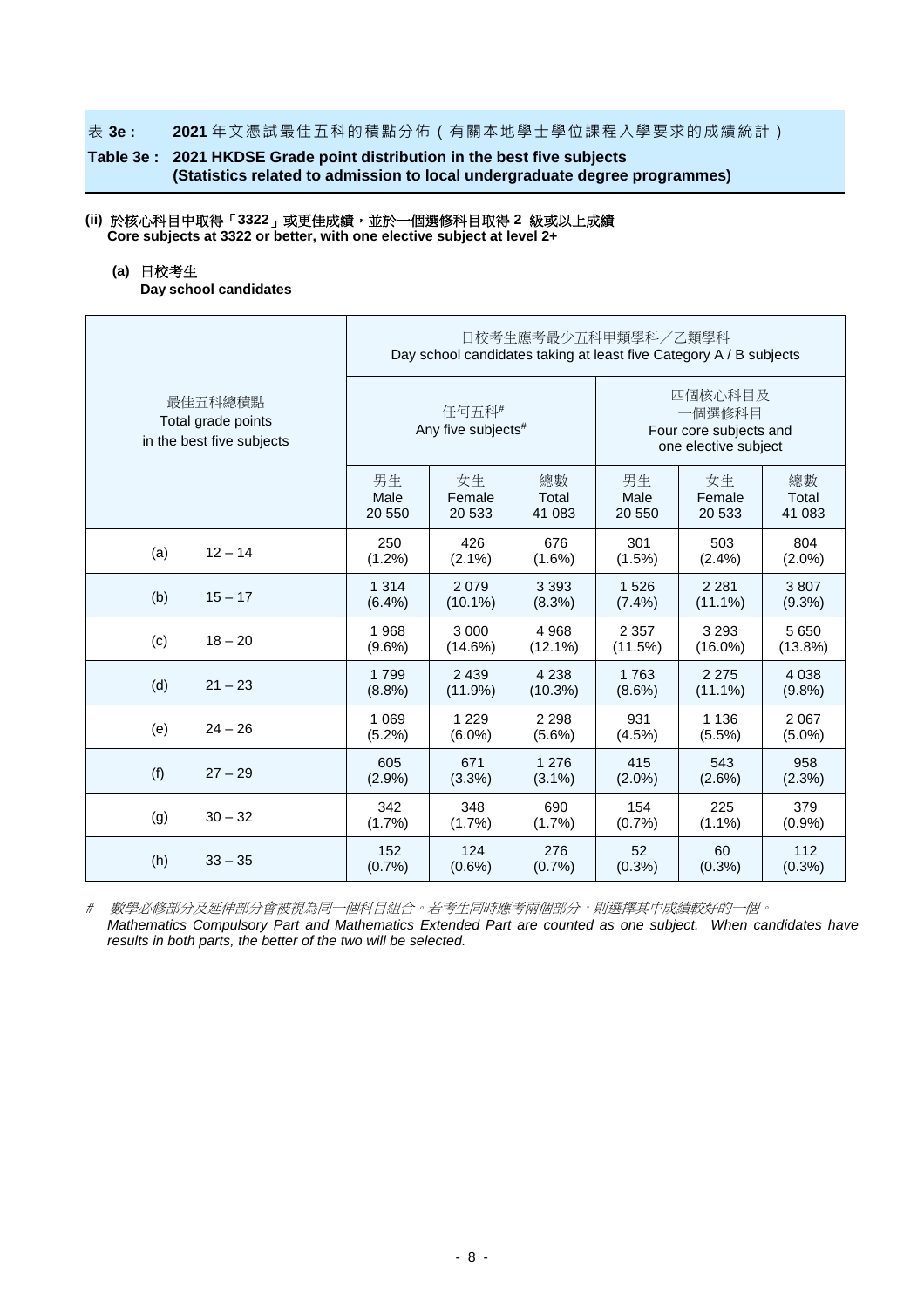#### 表 **3e : 2021** 年文憑試最佳五科的積點分佈(有關本地學士學位課程入學要求的成績統計)

## **Table 3e : 2021 HKDSE Grade point distribution in the best five subjects (Statistics related to admission to local undergraduate degree programmes)**

### **(ii)** 於核心科目中取得「**3322**」或更佳成績,並於一個選修科目取得 **2** 級或以上成績 **Core subjects at 3322 or better, with one elective subject at level 2+**

### **(b)** 全體考生

**All candidates**

|                                                            | 全體考生應考最少五科甲類學科/乙類學科<br>All candidates taking at least five Category A / B subjects |                             |           |                                                                     |            |            |  |  |
|------------------------------------------------------------|------------------------------------------------------------------------------------|-----------------------------|-----------|---------------------------------------------------------------------|------------|------------|--|--|
| 最佳五科總積點<br>Total grade points<br>in the best five subjects |                                                                                    | 任何五科#<br>Any five subjects# |           | 四個核心科目及<br>一個選修科目<br>Four core subjects and<br>one elective subject |            |            |  |  |
|                                                            | 男生                                                                                 | 女生                          | 總數        | 男生                                                                  | 女生         | 總數         |  |  |
|                                                            | Male                                                                               | Female                      | Total     | Male                                                                | Female     | Total      |  |  |
|                                                            | 21 768                                                                             | 21 4 28                     | 43 196    | 21 768                                                              | 21 4 28    | 43 196     |  |  |
| (a)                                                        | 262                                                                                | 439                         | 701       | 315                                                                 | 518        | 833        |  |  |
| $12 - 14$                                                  | $(1.2\%)$                                                                          | $(2.0\%)$                   | $(1.6\%)$ | $(1.4\%)$                                                           | $(2.4\%)$  | $(1.9\%)$  |  |  |
| (b)                                                        | 1 3 5 5                                                                            | 2 1 2 5                     | 3 4 8 0   | 1575                                                                | 2 3 2 7    | 3 9 0 2    |  |  |
| $15 - 17$                                                  | (6.2%)                                                                             | $(9.9\%)$                   | $(8.1\%)$ | $(7.2\%)$                                                           | $(10.9\%)$ | $(9.0\%)$  |  |  |
| (c)                                                        | 2 0 3 0                                                                            | 3 0 5 7                     | 5 0 8 7   | 2418                                                                | 3 3 5 4    | 5772       |  |  |
| $18 - 20$                                                  | $(9.3\%)$                                                                          | (14.3%)                     | (11.8%)   | $(11.1\%)$                                                          | (15.7%)    | $(13.4\%)$ |  |  |
| (d)                                                        | 1826                                                                               | 2 4 7 0                     | 4 2 9 6   | 1 7 9 4                                                             | 2 3 0 7    | 4 1 0 1    |  |  |
| $21 - 23$                                                  | (8.4%)                                                                             | (11.5%)                     | (9.9%     | $(8.2\%)$                                                           | $(10.8\%)$ | $(9.5\%)$  |  |  |
| (e)                                                        | 1 0 9 3                                                                            | 1 2 4 7                     | 2 3 4 0   | 949                                                                 | 1 1 5 0    | 2 0 9 9    |  |  |
| $24 - 26$                                                  | $(5.0\%)$                                                                          | $(5.8\%)$                   | (5.4%)    | (4.4%)                                                              | $(5.4\%)$  | (4.9%      |  |  |
| (f)                                                        | 616                                                                                | 679                         | 1 2 9 5   | 421                                                                 | 550        | 971        |  |  |
| $27 - 29$                                                  | $(2.8\%)$                                                                          | $(3.2\%)$                   | $(3.0\%)$ | $(1.9\%)$                                                           | $(2.6\%)$  | $(2.2\%)$  |  |  |
| (g)                                                        | 345                                                                                | 351                         | 696       | 156                                                                 | 226        | 382        |  |  |
| $30 - 32$                                                  | $(1.6\%)$                                                                          | $(1.6\%)$                   | $(1.6\%)$ | (0.7%                                                               | $(1.1\%)$  | (0.9%      |  |  |
| (h)                                                        | 153                                                                                | 124                         | 277       | 52                                                                  | 60         | 112        |  |  |
| $33 - 35$                                                  | (0.7%                                                                              | $(0.6\%)$                   | $(0.6\%)$ | $(0.2\%)$                                                           | $(0.3\%)$  | $(0.3\%)$  |  |  |

# 數學必修部分及延伸部分會被視為同一個科目組合。若考生同時應考兩個部分,則選擇其中成績較好的一個。

*Mathematics Compulsory Part and Mathematics Extended Part are counted as one subject. When candidates have results in both parts, the better of the two will be selected.*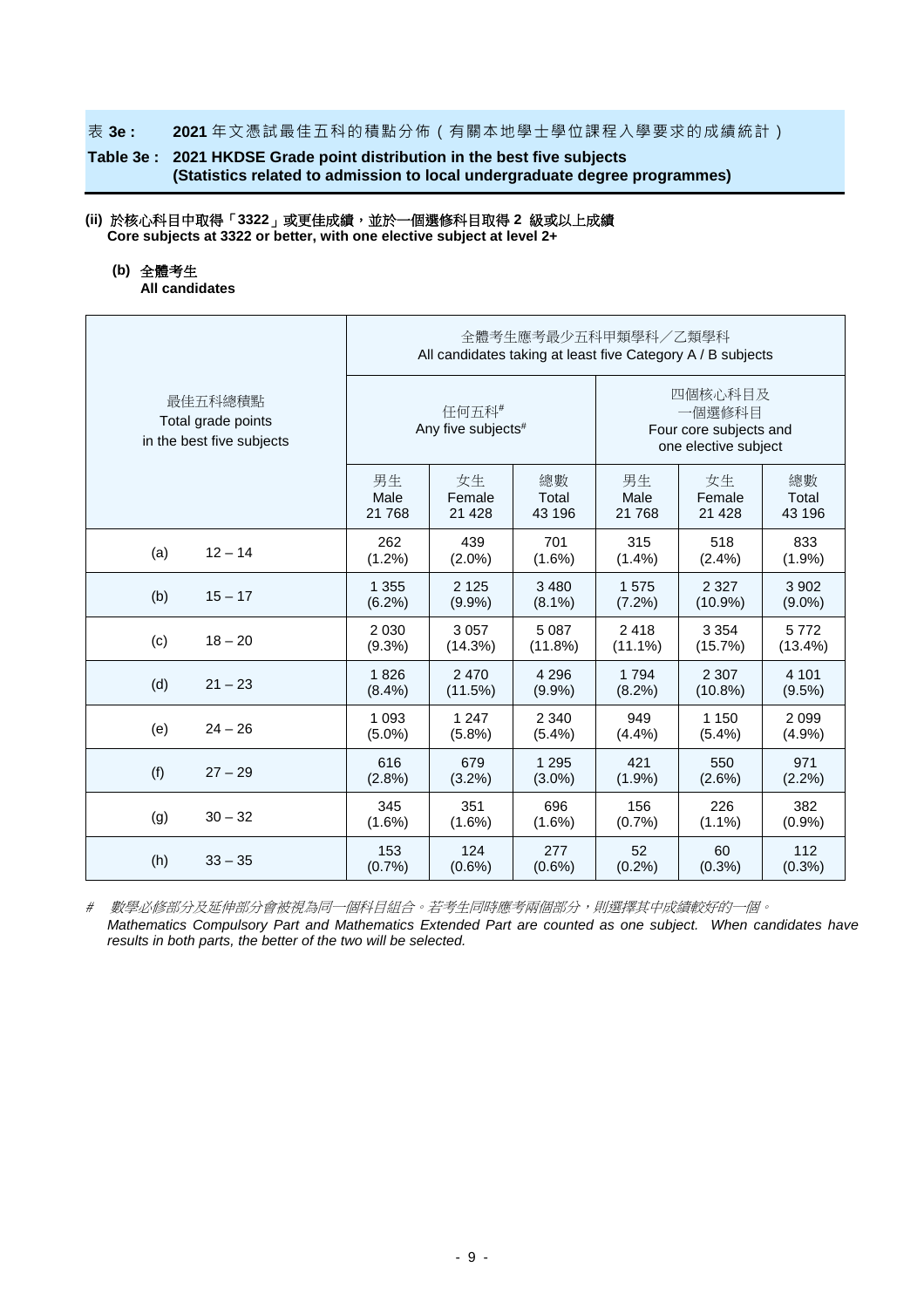#### 表 **3f : 2021** 年文憑試最佳六科的積點分佈(有關本地學士學位課程入學要求的成績統計)

## **Table 3f : 2021 HKDSE Grade point distribution in the best six subjects (Statistics related to admission to local undergraduate degree programmes)**

在統計表內,計算最佳六科的總積點已包括甲類及乙類學科的成績。在甲類學科中,達第 5\*\* 級為 7 分,第 5\* 級為 6 分,第 5 級 為 5 分,第 4 級為 4 分,第 3 級為 3 分,第 2 級為 2 分,以及第 1 級為 1 分。若選修乙類學科並取得「達標並表現優異(II)」, 會被部分學士學位課程視為甲類學科的第 4 級成績;而「達標並表現優異(I)」及「達標並表現優異」成績,會被視為第 3 級成績。於 核心科目中取得「3322」成績是指中國語文科及英國語文科均取得 3 級成績,而數學必修部分及通識教育科則取得 2 級成績。此**積點** 分佈統計表只可作為参考,各大學或院校收生時會考慮不同因素,包括院校基本入學要求、有關課程的入學要求、錄取分數的計算方 法、報名人數、學額、考生的學生學習概覽、比賽/活動的經驗及成就和面試表現等。

Both Category A and Category B subjects are included in the calculation of the total grade points of the best six subjects shown in the table below. In Category A subjects, level 5<sup>\*\*</sup> is counted as 7 points, level 5<sup>\*</sup> as 6 points, level 5 as 5 points, level 4 as 4 points, level 3 as 3 points, level 2 as 2 points, and level 1 as 1 point. 'Attained with Distinction (II)' in Category B subjects is deemed comparable to level 4 in Category A subjects for admission to some degree programmes while 'Attained with Distinction (I)' and 'Attained with Distinction' are deemed comparable to level 3. 'Core subjects at 3322' refers to attainment with level 3 in Chinese Language and English Language, and level 2 in Mathematics Compulsory Part and Liberal Studies, respectively. **It should be noted that the score distribution table only serves as a reference and admission to any programme offered by individual universities / institutions will depend on a number of factors including the general entrance requirements of the institutions, specific programme requirements, the method of calculation of admission scores, the number of applicants and places offered, candidates' Student Learning Profile (SLP), other experiences and achievements in competition/activities (OEA), and performance at interviews, etc.** 

#### **(i)** 於核心科目中取得「**3322**」或更佳成績

**With core subjects at 3322 or better**

| 最佳六科總積點<br>Total grade points<br>in the best six subjects |           | 日校考生應考最少六科<br>甲類學科/乙類學科<br>Day school candidates<br>taking at least six<br>Category A / B subjects |           | 全體考生應考最少六科<br>甲類學科/乙類學科<br>All candidates<br>taking at least six<br>Category A / B subjects |           |           |  |
|-----------------------------------------------------------|-----------|----------------------------------------------------------------------------------------------------|-----------|---------------------------------------------------------------------------------------------|-----------|-----------|--|
|                                                           | 男生        | 女生                                                                                                 | 總數        | 男生                                                                                          | 女生        | 總數        |  |
|                                                           | Male      | Female                                                                                             | Total     | Male                                                                                        | Female    | Total     |  |
|                                                           | 17 934    | 18701                                                                                              | 36 635    | 18771                                                                                       | 19 351    | 38 122    |  |
| $10 - 12$                                                 | 4         | 13                                                                                                 | 17        | 5                                                                                           | 13        | 18        |  |
| (a)                                                       | $(0.0\%)$ | $(0.1\%)$                                                                                          | $(0.0\%)$ | $(0.0\%)$                                                                                   | $(0.1\%)$ | $(0.0\%)$ |  |
| $13 - 15$                                                 | 133       | 232                                                                                                | 365       | 139                                                                                         | 242       | 381       |  |
| (b)                                                       | (0.7%     | $(1.2\%)$                                                                                          | $(1.0\%)$ | (0.7%                                                                                       | $(1.3\%)$ | $(1.0\%)$ |  |
| (c)                                                       | 606       | 1 1 2 7                                                                                            | 1 7 3 3   | 628                                                                                         | 1 1 4 8   | 1776      |  |
| $16 - 18$                                                 | (3.4%)    | $(6.0\%)$                                                                                          | (4.7%)    | (3.3%)                                                                                      | (5.9%)    | (4.7%)    |  |
| (d)                                                       | 1 3 9 5   | 2 1 4 7                                                                                            | 3542      | 1 4 2 7                                                                                     | 2 1 8 6   | 3613      |  |
| $19 - 21$                                                 | (7.8%)    | (11.5%)                                                                                            | $(9.7\%)$ | (7.6%)                                                                                      | (11.3%)   | $(9.5\%)$ |  |
| (e)                                                       | 1767      | 2 5 7 4                                                                                            | 4 3 4 1   | 1805                                                                                        | 2614      | 4419      |  |
| $22 - 24$                                                 | (9.9%     | (13.8%)                                                                                            | (11.8%)   | $(9.6\%)$                                                                                   | (13.5%)   | (11.6%)   |  |
| (f)                                                       | 1 4 2 4   | 1860                                                                                               | 3 2 8 4   | 1 4 4 5                                                                                     | 1881      | 3 3 2 6   |  |
| $25 - 27$                                                 | (7.9%)    | $(9.9\%)$                                                                                          | $(9.0\%)$ | $(7.7\%)$                                                                                   | (9.7%     | (8.7%)    |  |
| $28 - 30$                                                 | 913       | 1 0 6 7                                                                                            | 1980      | 933                                                                                         | 1 0 8 1   | 2014      |  |
| (g)                                                       | $(5.1\%)$ | (5.7%)                                                                                             | (5.4%)    | $(5.0\%)$                                                                                   | $(5.6\%)$ | (5.3%)    |  |
| (h)                                                       | 518       | 600                                                                                                | 1 1 1 8   | 524                                                                                         | 606       | 1 1 3 0   |  |
| $31 - 33$                                                 | $(2.9\%)$ | $(3.2\%)$                                                                                          | $(3.1\%)$ | $(2.8\%)$                                                                                   | $(3.1\%)$ | $(3.0\%)$ |  |
| (i)                                                       | 334       | 312                                                                                                | 646       | 339                                                                                         | 316       | 655       |  |
| $34 - 36$                                                 | $(1.9\%)$ | (1.7%)                                                                                             | $(1.8\%)$ | (1.8%)                                                                                      | $(1.6\%)$ | (1.7%)    |  |
| (j)                                                       | 158       | 173                                                                                                | 331       | 159                                                                                         | 173       | 332       |  |
| $37 - 39$                                                 | $(0.9\%)$ | $(0.9\%)$                                                                                          | $(0.9\%)$ | $(0.8\%)$                                                                                   | $(0.9\%)$ | $(0.9\%)$ |  |
| (k)                                                       | 74        | 59                                                                                                 | 133       | 74                                                                                          | 59        | 133       |  |
| $40 - 42$                                                 | (0.4% )   | $(0.3\%)$                                                                                          | (0.4% )   | (0.4% )                                                                                     | $(0.3\%)$ | $(0.3\%)$ |  |

註: 數學必修部分及延伸部分會被視為同一個科目組合。若考生同時應考兩個部分,則選擇其中成績較好的一個。

*Note: Mathematics Compulsory Part and Mathematics Extended Part are counted as one subject. When candidates have results in both parts, the better of the two will be selected.*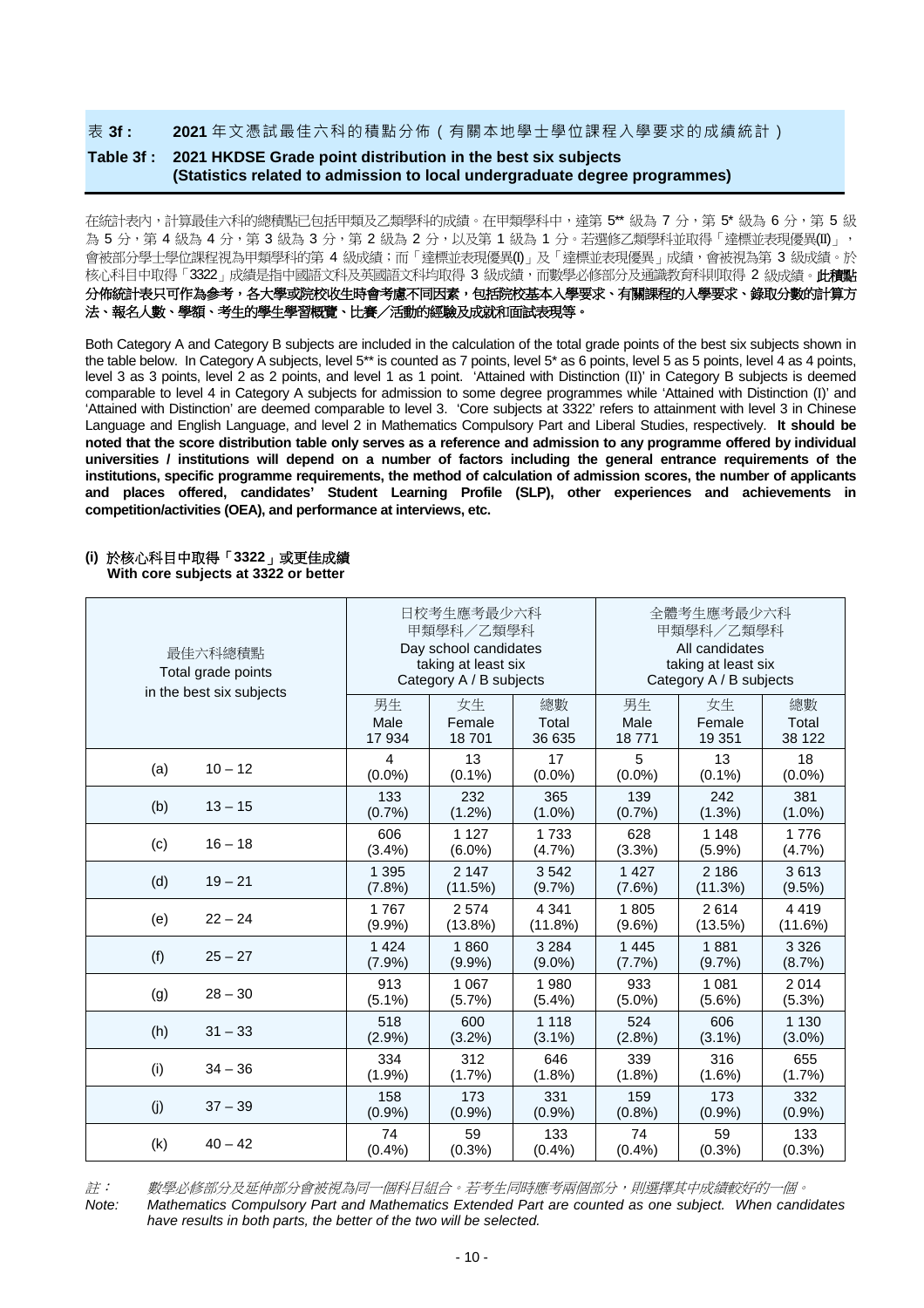#### 表 **3f : 2021** 年文憑試最佳六科的積點分佈(有關本地學士學位課程入學要求的成績統計)

## **Table 3f : 2021 HKDSE Grade point distribution in the best six subjects (Statistics related to admission to local undergraduate degree programmes)**

#### **(ii)** 於核心科目中取得「**3322**」或更佳成績,並於兩個選修科目取得 **3** 級或以上成績 **Core subjects at 3322 or better, with two elective subjects at level 3+**

#### **(a)** 日校考生

**Day school candidates**

|                                                           | 日校考生應考最少六科甲類學科/乙類學科<br>Day school candidates taking at least six Category A / B subjects |                            |           |                                                                      |            |           |  |  |
|-----------------------------------------------------------|------------------------------------------------------------------------------------------|----------------------------|-----------|----------------------------------------------------------------------|------------|-----------|--|--|
| 最佳六科總積點<br>Total grade points<br>in the best six subjects |                                                                                          | 任何六科#<br>Any six subjects# |           | 四個核心科目及<br>兩個選修科目<br>Four core subjects and<br>two elective subjects |            |           |  |  |
|                                                           | 男生                                                                                       | 女生                         | 總數        | 男生                                                                   | 女生         | 總數        |  |  |
|                                                           | Male                                                                                     | Female                     | Total     | Male                                                                 | Female     | Total     |  |  |
|                                                           | 17 934                                                                                   | 18701                      | 36 635    | 17934                                                                | 18701      | 36 635    |  |  |
| (a)                                                       | 183                                                                                      | 298                        | 481       | 191                                                                  | 306        | 497       |  |  |
| $16 - 18$                                                 | $(1.0\%)$                                                                                | $(1.6\%)$                  | (1.3%)    | $(1.1\%)$                                                            | $(1.6\%)$  | $(1.4\%)$ |  |  |
| (b)                                                       | 1 1 7 2                                                                                  | 1 6 4 2                    | 2814      | 1 1 9 3                                                              | 1662       | 2855      |  |  |
| $19 - 21$                                                 | (6.5%)                                                                                   | (8.8%)                     | (7.7%)    | (6.7%)                                                               | $(8.9\%)$  | (7.8%)    |  |  |
| (c)                                                       | 1733                                                                                     | 2 4 8 7                    | 4 2 2 0   | 1823                                                                 | 2537       | 4 3 6 0   |  |  |
| $22 - 24$                                                 | (9.7%                                                                                    | (13.3%)                    | (11.5%)   | $(10.2\%)$                                                           | $(13.6\%)$ | (11.9%)   |  |  |
| (d)                                                       | 1 4 1 9                                                                                  | 1854                       | 3 2 7 3   | 1 4 5 5                                                              | 1868       | 3 3 2 3   |  |  |
| $25 - 27$                                                 | $(7.9\%)$                                                                                | $(9.9\%)$                  | $(8.9\%)$ | $(8.1\%)$                                                            | $(10.0\%)$ | $(9.1\%)$ |  |  |
| (e)                                                       | 912                                                                                      | 1 0 6 6                    | 1978      | 906                                                                  | 1 0 5 1    | 1957      |  |  |
| $28 - 30$                                                 | $(5.1\%)$                                                                                | $(5.7\%)$                  | $(5.4\%)$ | $(5.1\%)$                                                            | $(5.6\%)$  | $(5.3\%)$ |  |  |
| (f)                                                       | 518                                                                                      | 599                        | 1 1 1 7   | 509                                                                  | 582        | 1 0 9 1   |  |  |
| $31 - 33$                                                 | $(2.9\%)$                                                                                | $(3.2\%)$                  | $(3.0\%)$ | $(2.8\%)$                                                            | $(3.1\%)$  | $(3.0\%)$ |  |  |
| $34 - 36$                                                 | 334                                                                                      | 312                        | 646       | 279                                                                  | 306        | 585       |  |  |
| (g)                                                       | (1.9%)                                                                                   | (1.7%)                     | $(1.8\%)$ | $(1.6\%)$                                                            | $(1.6\%)$  | $(1.6\%)$ |  |  |
| (h)                                                       | 158                                                                                      | 173                        | 331       | 109                                                                  | 137        | 246       |  |  |
| $37 - 39$                                                 | (0.9%                                                                                    | $(0.9\%)$                  | $(0.9\%)$ | $(0.6\%)$                                                            | (0.7%      | (0.7%     |  |  |
| (i)                                                       | 74                                                                                       | 59                         | 133       | 38                                                                   | 41         | 79        |  |  |
| $40 - 42$                                                 | (0.4% )                                                                                  | $(0.3\%)$                  | $(0.4\%)$ | (0.2%)                                                               | (0.2%)     | (0.2%)    |  |  |

# 數學必修部分及延伸部分會被視為同一個科目組合。若考生同時應考兩個部分,則選擇其中成績較好的一個。 *Mathematics Compulsory Part and Mathematics Extended Part are counted as one subject. When candidates have results in both parts, the better of the two will be selected.*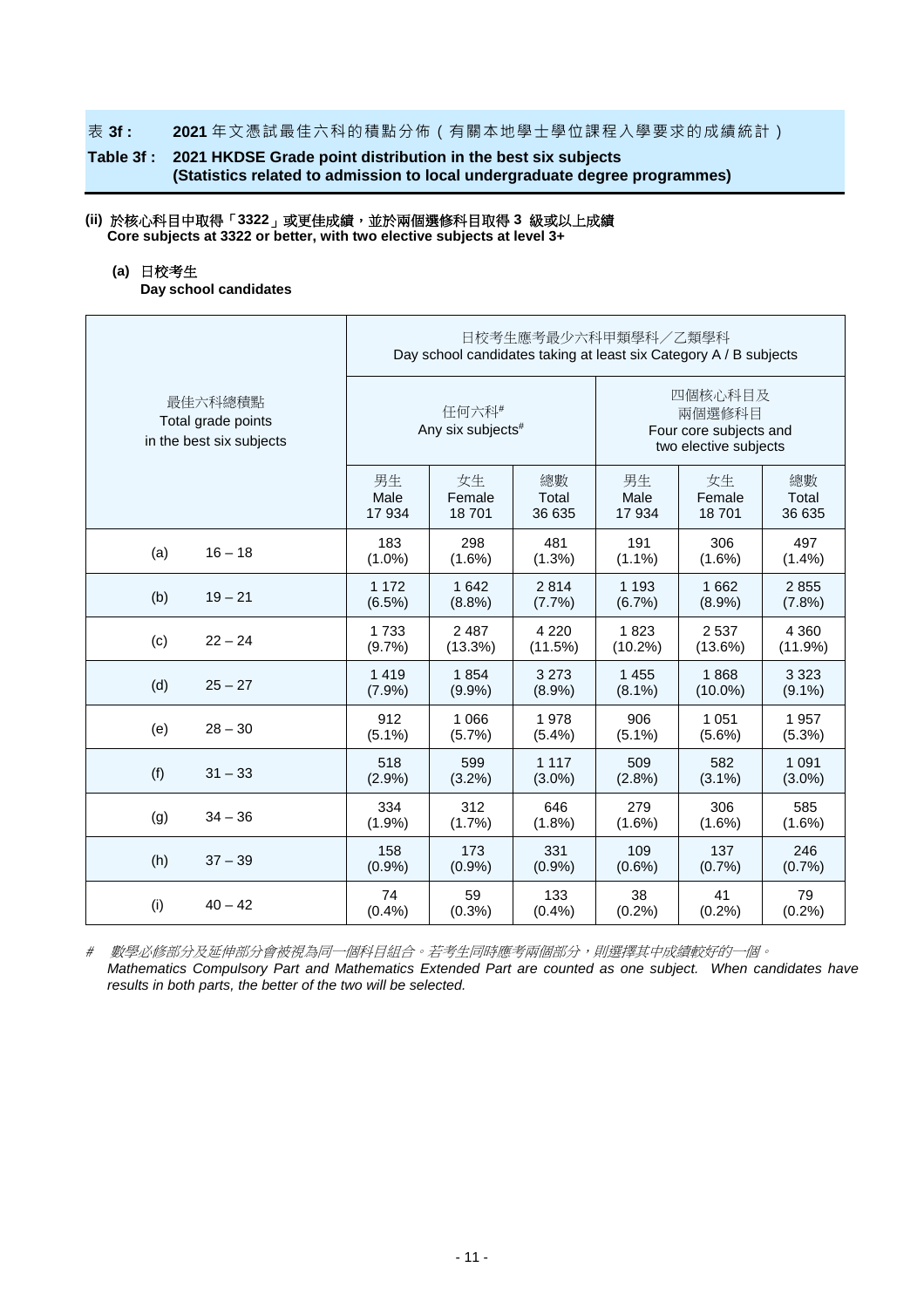#### 表 **3f : 2021** 年文憑試最佳六科的積點分佈(有關本地學士學位課程入學要求的成績統計)

## **Table 3f : 2021 HKDSE Grade point distribution in the best six subjects (Statistics related to admission to local undergraduate degree programmes)**

#### **(ii)** 於核心科目中取得「**3322**」或更佳成績,並於兩個選修科目取得 **3** 級或以上成績 **Core subjects at 3322 or better, with two elective subjects at level 3+**

#### **(b)** 全體考生

**All candidates**

|                                                           | 全體考生應考最少六科甲類學科/乙類學科<br>All candidates taking at least six Category A / B subjects |                                        |           |                                                                      |           |           |  |  |  |
|-----------------------------------------------------------|-----------------------------------------------------------------------------------|----------------------------------------|-----------|----------------------------------------------------------------------|-----------|-----------|--|--|--|
| 最佳六科總積點<br>Total grade points<br>in the best six subjects |                                                                                   | 任何六科#<br>Any six subjects <sup>#</sup> |           | 四個核心科目及<br>兩個選修科目<br>Four core subjects and<br>two elective subjects |           |           |  |  |  |
|                                                           | 男生                                                                                | 女生                                     | 總數        | 男生                                                                   | 女生        | 總數        |  |  |  |
|                                                           | Male                                                                              | Female                                 | Total     | Male                                                                 | Female    | Total     |  |  |  |
|                                                           | 18771                                                                             | 19 351                                 | 38 122    | 18771                                                                | 19 351    | 38 122    |  |  |  |
| (a)                                                       | 191                                                                               | 307                                    | 498       | 199                                                                  | 315       | 514       |  |  |  |
| $16 - 18$                                                 | $(1.0\%)$                                                                         | $(1.6\%)$                              | (1.3%)    | $(1.1\%)$                                                            | $(1.6\%)$ | (1.3%)    |  |  |  |
| (b)                                                       | 1 1 9 9                                                                           | 1671                                   | 2870      | 1 2 2 1                                                              | 1691      | 2912      |  |  |  |
| $19 - 21$                                                 | (6.4%)                                                                            | $(8.6\%)$                              | (7.5%)    | (6.5%)                                                               | (8.7%)    | (7.6%)    |  |  |  |
| $22 - 24$                                                 | 1 7 7 1                                                                           | 2 5 2 7                                | 4 2 9 8   | 1860                                                                 | 2577      | 4 4 3 7   |  |  |  |
| (c)                                                       | (9.4% )                                                                           | $(13.1\%)$                             | (11.3%)   | $(9.9\%)$                                                            | (13.3%)   | (11.6%)   |  |  |  |
| (d)                                                       | 1 4 4 0                                                                           | 1875                                   | 3 3 1 5   | 1476                                                                 | 1891      | 3 3 6 7   |  |  |  |
| $25 - 27$                                                 | (7.7%)                                                                            | $(9.7\%)$                              | (8.7%)    | (7.9%)                                                               | $(9.8\%)$ | (8.8%)    |  |  |  |
| $28 - 30$                                                 | 932                                                                               | 1 0 8 0                                | 2012      | 927                                                                  | 1 0 6 3   | 1 9 9 0   |  |  |  |
| (e)                                                       | $(5.0\%)$                                                                         | $(5.6\%)$                              | (5.3%)    | (4.9%)                                                               | $(5.5\%)$ | (5.2%)    |  |  |  |
| (f)                                                       | 524                                                                               | 605                                    | 1 1 2 9   | 516                                                                  | 589       | 1 1 0 5   |  |  |  |
| $31 - 33$                                                 | (2.8%)                                                                            | $(3.1\%)$                              | $(3.0\%)$ | (2.7%)                                                               | $(3.0\%)$ | (2.9%)    |  |  |  |
| $34 - 36$                                                 | 339                                                                               | 316                                    | 655       | 282                                                                  | 309       | 591       |  |  |  |
| (g)                                                       | (1.8%)                                                                            | $(1.6\%)$                              | (1.7%)    | (1.5%)                                                               | $(1.6\%)$ | $(1.6\%)$ |  |  |  |
| (h)                                                       | 159                                                                               | 173                                    | 332       | 110                                                                  | 137       | 247       |  |  |  |
| $37 - 39$                                                 | (0.8% )                                                                           | (0.9%                                  | (0.9%     | $(0.6\%)$                                                            | (0.7%     | $(0.6\%)$ |  |  |  |
| (i)                                                       | 74                                                                                | 59                                     | 133       | 38                                                                   | 41        | 79        |  |  |  |
| $40 - 42$                                                 | (0.4% )                                                                           | (0.3% )                                | (0.3%)    | (0.2%)                                                               | (0.2%)    | (0.2%)    |  |  |  |

# 數學必修部分及延伸部分會被視為同一個科目組合。若考生同時應考兩個部分,則選擇其中成績較好的一個。 *Mathematics Compulsory Part and Mathematics Extended Part are counted as one subject. When candidates have results in both parts, the better of the two will be selected.*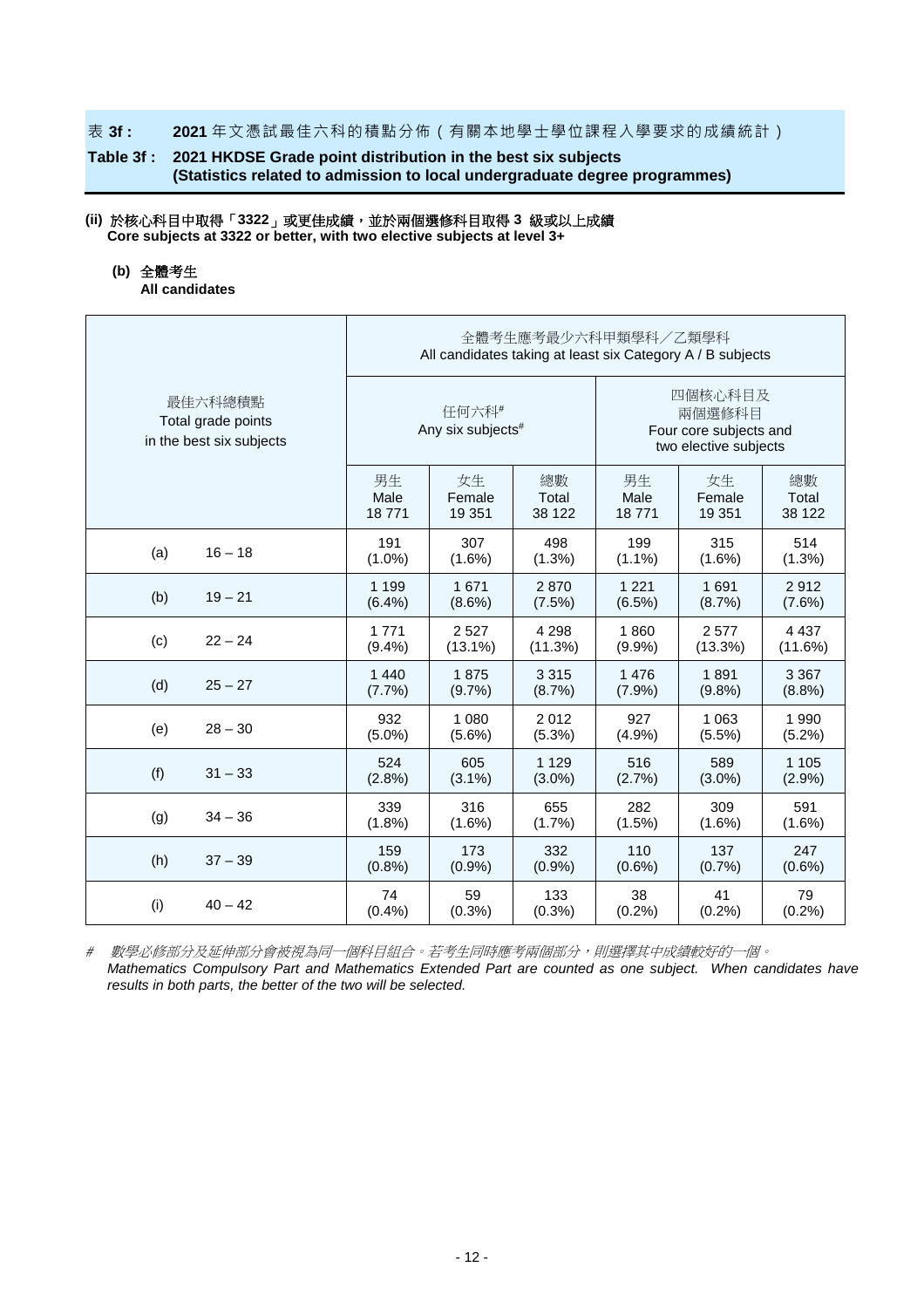#### 表 **3g : 2021** 年文憑試特殊需要考生的成績統計

#### **Table 3g : 2021 HKDSE Statistics on performance of candidates with special needs**

| 特殊需要考生類別<br>Type of candidates<br>with special needs | 肢體活動<br>能力障礙<br>Physical<br><b>Disabilities</b> | 視障<br>Visual<br><b>Disabilities</b> | 聽障<br>Aural<br><b>Disabilities</b> | 特殊學習<br>障礙<br>Specific<br>Learning<br><b>Disabilities</b> | 自閉症<br>Autism<br>Spectrum<br><b>Disorder</b> | 注意力不足/<br>過度活躍症<br>Attention<br>Deficit /<br>Hyperactivity<br><b>Disorder</b> | 精神問題<br>Mental<br>Derangement | 其他障礙<br>Other<br><b>Disabilities</b> | 總數<br>Total |
|------------------------------------------------------|-------------------------------------------------|-------------------------------------|------------------------------------|-----------------------------------------------------------|----------------------------------------------|-------------------------------------------------------------------------------|-------------------------------|--------------------------------------|-------------|
| 出席人數<br>No. sat                                      | 66                                              | 43                                  | 189                                | 419                                                       | 353                                          | 386                                                                           | 422                           | 60                                   | 2938        |

| 五科取得 2 級或以上<br>Five level 2 or above | 34 | 23 | 134 | 419 | 205 | 252 | 284 | 29 | 380 |
|--------------------------------------|----|----|-----|-----|-----|-----|-----|----|-----|
| 五科取得 3 級或以上<br>Five level 3 or above | 16 | 19 | 81  | 96  | 96  | 122 | 171 | 13 | 614 |
| 五科取得 4 級或以上<br>Five level 4 or above | 4  | 10 | 41  | 9   | 39  | 37  | 58  | 6  | 204 |
| 五科取得5級或以上<br>Five level 5 or above   |    | 5  | 10  |     | 8   | 12  | 13  |    | 50  |

| 於核心科目中取得「2222」或更佳<br>成績<br>Core subjects at 2222 or better                                                          | 27 | 22 | 125 | 268 | 169 | 221 | 271 | 25 | 1 1 2 8 |
|---------------------------------------------------------------------------------------------------------------------|----|----|-----|-----|-----|-----|-----|----|---------|
| 於核心科目中取得「2222」或更佳<br>成績,並於一個選修科目取得 2級<br>或以上成績<br>Core subjects at 2222 or better, with<br>one elective at level 2+ | 27 | 22 | 125 | 258 | 165 | 216 | 257 | 25 | 1 0 9 5 |
| 於核心科目中取得「3322」或更佳<br>成績<br>Core subjects at 3322 or better                                                          | 11 | 19 | 76  | 51  | 84  | 112 | 188 | 15 | 556     |
| 於核心科目中取得「3322」或更佳<br>成績,並於一個選修科目取得 2級<br>或以上成績<br>Core subjects at 3322 or better, with<br>one elective at level 2+ | 11 | 19 | 76  | 51  | 84  | 109 | 181 | 15 | 546     |
| 於核心科目中取得「3322」或更佳<br>成績,並於一個選修科目取得 3級<br>或以上成績<br>Core subjects at 3322 or better, with<br>one elective at level 3+ | 10 | 18 | 72  | 48  | 80  | 103 | 164 | 14 | 509     |

註: *(i)* 在計算最佳五科成績表現時,數學必修部分及延伸部分會被視為同一個科目組合。若考生同時應考兩個部分, 則選擇其中成績較好的一個。

*(ii)* 以上統計表只包含甲類學科及乙類學科成績。若選修乙類學科並取得「達標並表現優異*(II)*」成績,會被視為 甲類學科的第 *4* 級成績,取得「達標並表現優異*(I)*」及「達標並表現優異」成績,會被視為第 *3* 級成績。

*Notes: (i) In the calculations for attainment in the best five subjects, Mathematics Compulsory Part and Mathematics Extended Part are counted as one subject. When candidates have results in both parts, the better of the two will be selected.*

*(ii) Both Category A and Category B subjects are included in the above table. 'Attained with Distinction (II)' in Category B subjects is deemed comparable to level 4 in Category A subjects while 'Attained with Distinction (I)' and 'Attained with Distinction' are deemed comparable to level 3.*

# 包括長期病患及/或出席人數少於 *30* 的其他障礙類別的考生

*Including candidates with chronic medical illnesses and/or other types of disabilities with number of candidates sat fewer than 30*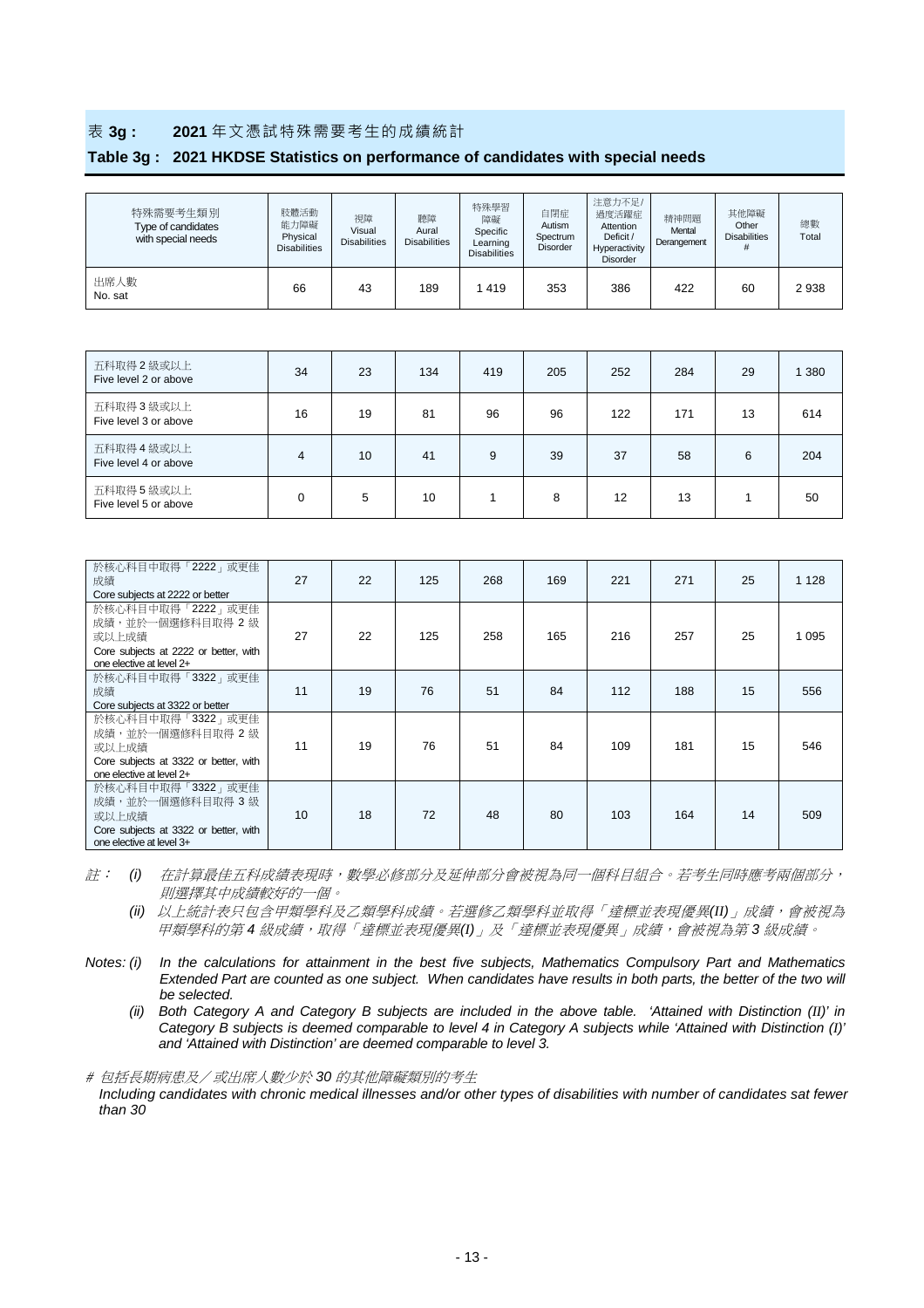## **表 3h : 2021** 年文憑試兩個語文科的等級分佈 | 日校考生

## Table 3h : 2021 HKDSE Level distribution in both languages **Day School Candidates**

## 日校考生出席兩個語文科的總人數

Total no. of day school candidates sitting both languages: 40 498

| 中國語文科<br>成績<br>Attainment | 英國語文科成績<br>Attainment in English Language |                   |                   |                 |                       |                      |                             |                      |                       |  |  |  |  |
|---------------------------|-------------------------------------------|-------------------|-------------------|-----------------|-----------------------|----------------------|-----------------------------|----------------------|-----------------------|--|--|--|--|
| in<br>Chinese<br>Language | $5***$                                    | $5*$              | 5                 | 4               | 3                     | $\overline{c}$       | 1                           | U                    | 總數<br>Total           |  |  |  |  |
| $5***$                    | 72<br>(0.2%)                              | 104<br>(0.3% )    | 92<br>(0.2%)      | 112<br>(0.3% )  | 44<br>$(0.1\%)$       | 8<br>$(0.0\%)$       |                             |                      | 432<br>$(1.1\%)$      |  |  |  |  |
| $5*$                      | 90<br>(0.2%                               | 214<br>$(0.5\%)$  | 293<br>(0.7%      | 384<br>(0.9%    | 235<br>$(0.6\%)$      | 65<br>(0.2%)         | $\overline{4}$<br>$(0.0\%)$ |                      | 1 2 8 5<br>(3.2%)     |  |  |  |  |
| 5                         | 81<br>(0.2%)                              | 229<br>$(0.6\%)$  | 470<br>(1.2%)     | 983<br>(2.4%)   | 651<br>$(1.6\%)$      | 183<br>$(0.5\%)$     | 15<br>$(0.0\%)$             |                      | 2612<br>(6.4%)        |  |  |  |  |
| $\overline{4}$            | 111<br>(0.3% )                            | 386<br>$(1.0\%)$  | 880<br>(2.2%)     | 2786<br>(6.9%)  | 3 1 7 8<br>(7.8%)     | 1 4 5 3<br>$(3.6\%)$ | 188<br>$(0.5\%)$            | 27<br>$(0.1\%)$      | 9 0 0 9<br>(22.2%)    |  |  |  |  |
| 3                         | 30<br>$(0.1\%)$                           | 176<br>(0.4% )    | 423<br>$(1.0\%)$  | 1938<br>(4.8%)  | 4 1 3 3<br>$(10.2\%)$ | 3 3 7 4<br>(8.3%)    | 848<br>$(2.1\%)$            | 146<br>(0.4% )       | 11 068<br>(27.3%)     |  |  |  |  |
| $\overline{2}$            | $6\phantom{1}$<br>$(0.0\%)$               | 45<br>$(0.1\%)$   | 130<br>(0.3%)     | 709<br>(1.8%)   | 2 4 3 4<br>$(6.0\%)$  | 4758<br>(11.7%)      | 2 5 4 5<br>(6.3%)           | 960<br>(2.4%)        | 11 587<br>(28.6%)     |  |  |  |  |
| 1                         |                                           | 4<br>$(0.0\%)$    | 14<br>$(0.0\%)$   | 66<br>(0.2%)    | 213<br>$(0.5\%)$      | 787<br>(1.9%         | 1 2 4 1<br>$(3.1\%)$        | 1 2 5 8<br>$(3.1\%)$ | 3583<br>(8.8%)        |  |  |  |  |
| U                         |                                           |                   | 1<br>$(0.0\%)$    | 14<br>$(0.0\%)$ | 24<br>$(0.1\%)$       | 71<br>(0.2%)         | 167<br>$(0.4\%)$            | 645<br>$(1.6\%)$     | 922<br>(2.3%)         |  |  |  |  |
| 總數<br>Total               | 390<br>$(1.0\%)$                          | 1 1 5 8<br>(2.9%) | 2 3 0 3<br>(5.7%) | 6992<br>(17.3%) | 10 912<br>(26.9%)     | 10 699<br>(26.4%)    | 5 0 0 8<br>$(12.4\%)$       | 3 0 3 6<br>(7.5%)    | 40 498<br>$(100.0\%)$ |  |  |  |  |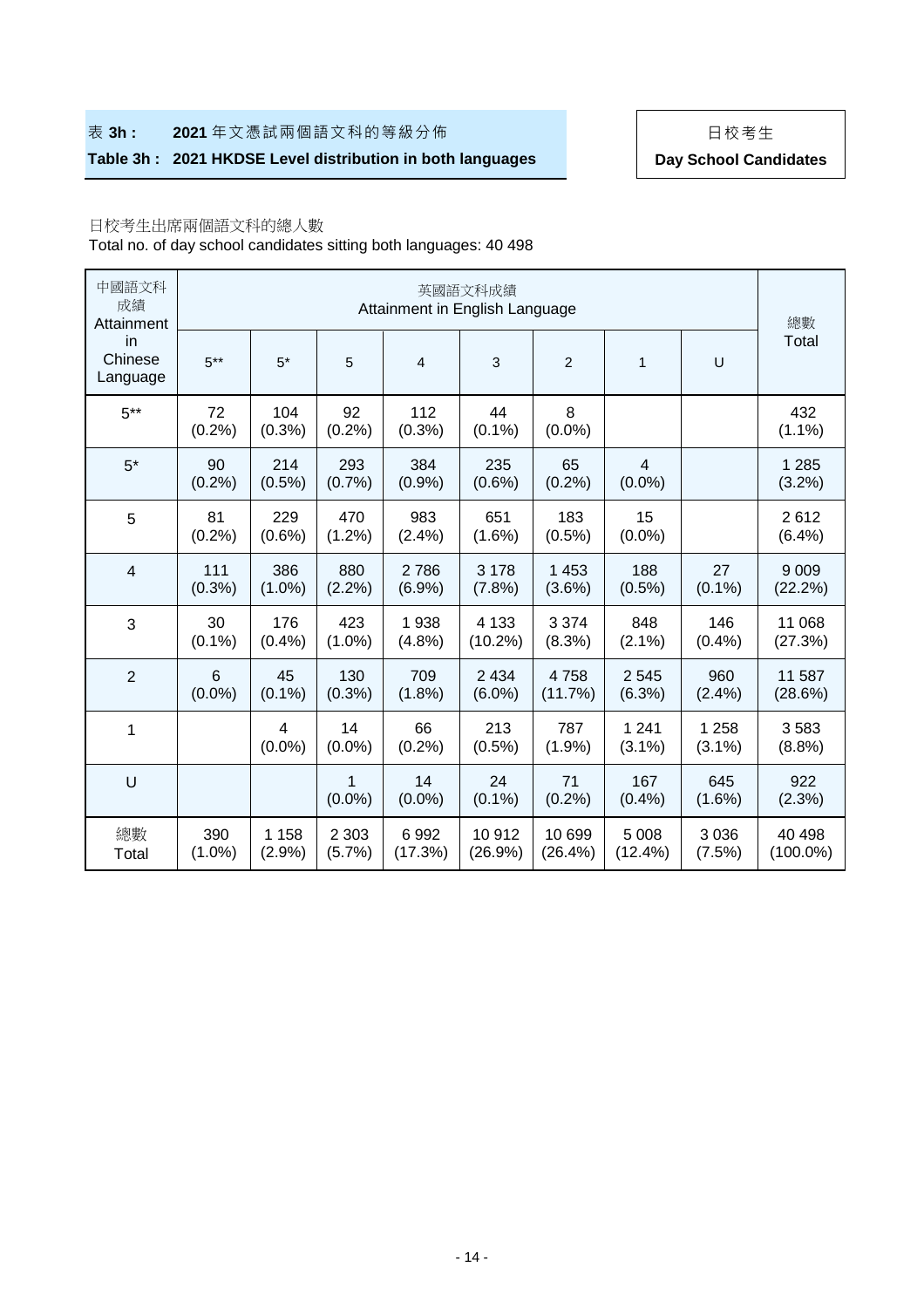## **表 3i : 2021** 年文憑試兩個語文科的等級分佈 → → → → → 全體考生

# **Table 3i : 2021 HKDSE Level distribution in both languages All Candidates**

# 全體考生出席兩個語文科的總人數

Total no. of all candidates sitting both languages: 43 286

| 中國語文科<br>成績<br>Attainment |                 |                   |                   | Attainment in English Language | 英國語文科成績               |                       |                    |                   | 總數                    |  |
|---------------------------|-----------------|-------------------|-------------------|--------------------------------|-----------------------|-----------------------|--------------------|-------------------|-----------------------|--|
| in<br>Chinese<br>Language | $5***$          | $5*$              | 5                 | $\overline{\mathbf{4}}$        | 3                     | $\overline{c}$        | 1                  | U                 | Total                 |  |
| $5***$                    | 73<br>(0.2%)    | 104<br>(0.2%)     | 94<br>(0.2%)      | 118<br>(0.3% )                 | 45<br>$(0.1\%)$       | 9<br>$(0.0\%)$        | 1<br>$(0.0\%)$     |                   | 444<br>$(1.0\%)$      |  |
| $5*$                      | 90<br>(0.2%)    | 214<br>$(0.5\%)$  | 295<br>(0.7%      | 394<br>(0.9%                   | 241<br>$(0.6\%)$      | 67<br>(0.2%)          | 4<br>$(0.0\%)$     |                   | 1 3 0 5<br>$(3.0\%)$  |  |
| 5                         | 81<br>(0.2%)    | 232<br>$(0.5\%)$  | 474<br>$(1.1\%)$  | 1 0 0 9<br>(2.3%)              | 682<br>$(1.6\%)$      | 203<br>$(0.5\%)$      | 16<br>$(0.0\%)$    |                   | 2697<br>(6.2%)        |  |
| $\overline{\mathbf{4}}$   | 113<br>(0.3% )  | 390<br>(0.9%      | 893<br>$(2.1\%)$  | 2843<br>$(6.6\%)$              | 3 2 9 6<br>$(7.6\%)$  | 1571<br>$(3.6\%)$     | 207<br>$(0.5\%)$   | 28<br>$(0.1\%)$   | 9 3 4 1<br>(21.6%)    |  |
| 3                         | 30<br>$(0.1\%)$ | 181<br>(0.4% )    | 436<br>$(1.0\%)$  | 2 0 0 4<br>$(4.6\%)$           | 4 3 2 7<br>$(10.0\%)$ | 3601<br>(8.3%)        | 915<br>$(2.1\%)$   | 158<br>(0.4%      | 11 652<br>(26.9%)     |  |
| $\overline{2}$            | 6<br>$(0.0\%)$  | 45<br>$(0.1\%)$   | 142<br>$(0.3\%)$  | 774<br>$(1.8\%)$               | 2648<br>$(6.1\%)$     | 5 2 3 4<br>$(12.1\%)$ | 2790<br>(6.4%)     | 1 0 3 7<br>(2.4%) | 12 676<br>(29.3%)     |  |
| 1                         |                 | 4<br>$(0.0\%)$    | 15<br>$(0.0\%)$   | 75<br>(0.2%)                   | 256<br>$(0.6\%)$      | 950<br>(2.2%)         | 1 4 0 3<br>(3.2%)  | 1 3 7 5<br>(3.2%) | 4 0 7 8<br>(9.4% )    |  |
| U                         |                 |                   | 1<br>$(0.0\%)$    | 16<br>$(0.0\%)$                | 25<br>$(0.1\%)$       | 89<br>$(0.2\%)$       | 187<br>(0.4%       | 775<br>$(1.8\%)$  | 1 0 9 3<br>(2.5%)     |  |
| 總數<br>Total               | 393<br>(0.9%    | 1 1 7 0<br>(2.7%) | 2 3 5 0<br>(5.4%) | 7 2 3 3<br>(16.7%)             | 11 520<br>(26.6%)     | 11724<br>$(27.1\%)$   | 5 5 2 3<br>(12.8%) | 3 3 7 3<br>(7.8%) | 43 286<br>$(100.0\%)$ |  |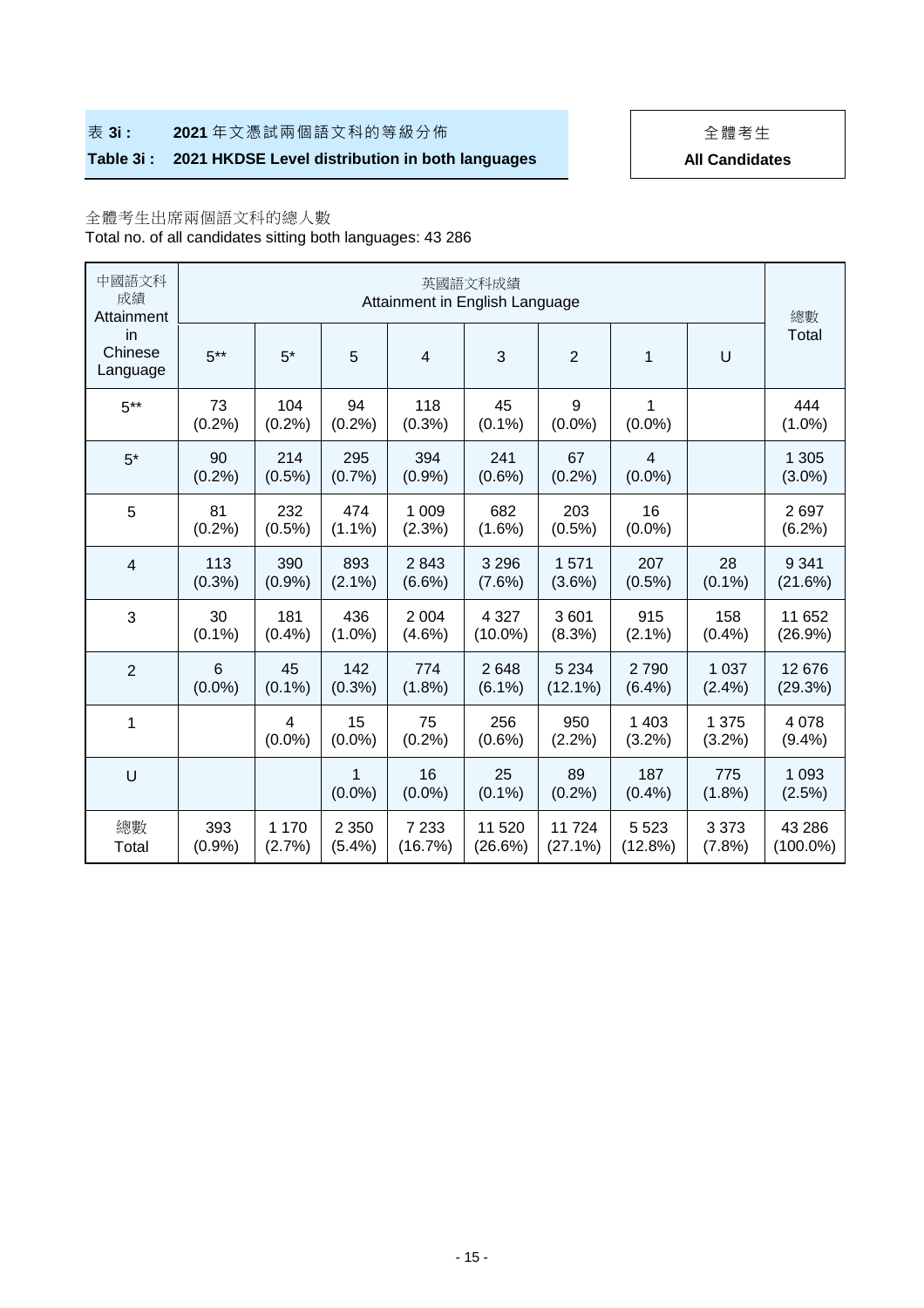**表 3j : 2021** 年文憑試數學必修部分及延伸部分的等級分佈 | 日校考生

**Table 3j : 2021 HKDSE Level distribution in Mathematics Compulsory Part and Extended Part** 

**Day School Candidates**

# 延伸部分共設兩個選修單元,均採用同一評核標準。 若報考延伸部分,考生只可選擇兩個單元中的其中一個。

*There are two optional modules in the Extended Part which are graded to the same standard. Candidates are allowed to choose only one of the modules if they take the Extended Part.*

## 日校考生出席數學必修部分及延伸部分的總人數

Total no. of day school candidates sitting both Compulsory Part and Extended Part: 6 049

| 數學必修部分成績<br>Attainment in<br>Mathematics |                  |                   |                    | 數學延伸部分成績          |                    | Attainment in Mathematics Extended Part |                             |                 | 總數<br>Total            |
|------------------------------------------|------------------|-------------------|--------------------|-------------------|--------------------|-----------------------------------------|-----------------------------|-----------------|------------------------|
| Compulsory<br>Part                       | $5***$           | $5*$              | 5                  | $\overline{4}$    | 3                  | $\overline{2}$                          | 1                           | U               |                        |
| $5***$                                   | 147<br>(2.4%)    | 198<br>(3.3%)     | 141<br>(2.3%)      | 22<br>(0.4% )     | 8<br>$(0.1\%)$     |                                         |                             |                 | 516<br>(8.5%)          |
| $5*$                                     | 63<br>$(1.0\%)$  | 345<br>(5.7%)     | 528<br>(8.7%)      | 242<br>$(4.0\%)$  | 69<br>$(1.1\%)$    | 8<br>$(0.1\%)$                          |                             |                 | 1 2 5 5<br>(20.7%)     |
| 5                                        | 9<br>$(0.1\%)$   | 136<br>$(2.2\%)$  | 485<br>$(8.0\%)$   | 605<br>$(10.0\%)$ | 336<br>$(5.6\%)$   | 105<br>(1.7%)                           | 9<br>$(0.1\%)$              |                 | 1685<br>(27.9%)        |
| 4                                        |                  | 13<br>(0.2%)      | 127<br>$(2.1\%)$   | 472<br>(7.8%)     | 714<br>(11.8%)     | 510<br>(8.4%)                           | 151<br>(2.5%)               | 26<br>(0.4% )   | 2013<br>(33.3%)        |
| 3                                        |                  |                   |                    | 9<br>$(0.1\%)$    | 55<br>(0.9%        | 146<br>(2.4%)                           | 166<br>(2.7%)               | 65<br>$(1.1\%)$ | 441<br>(7.3%)          |
| $\overline{2}$                           |                  |                   |                    | 1<br>$(0.0\%)$    | 5<br>$(0.1\%)$     | 14<br>$(0.2\%)$                         | 47<br>$(0.8\%)$             | 59<br>$(1.0\%)$ | 126<br>$(2.1\%)$       |
| 1                                        |                  |                   |                    |                   |                    |                                         | $\overline{2}$<br>$(0.0\%)$ | 11<br>(0.2%)    | 13<br>(0.2%)           |
| U                                        |                  |                   |                    |                   |                    |                                         |                             |                 |                        |
| 總數<br>Total                              | 219<br>$(3.6\%)$ | 692<br>$(11.4\%)$ | 1 2 8 1<br>(21.2%) | 1 351<br>(22.3%)  | 1 1 8 7<br>(19.6%) | 783<br>$(12.9\%)$                       | 375<br>$(6.2\%)$            | 161<br>(2.7%)   | 6 0 4 9<br>$(100.0\%)$ |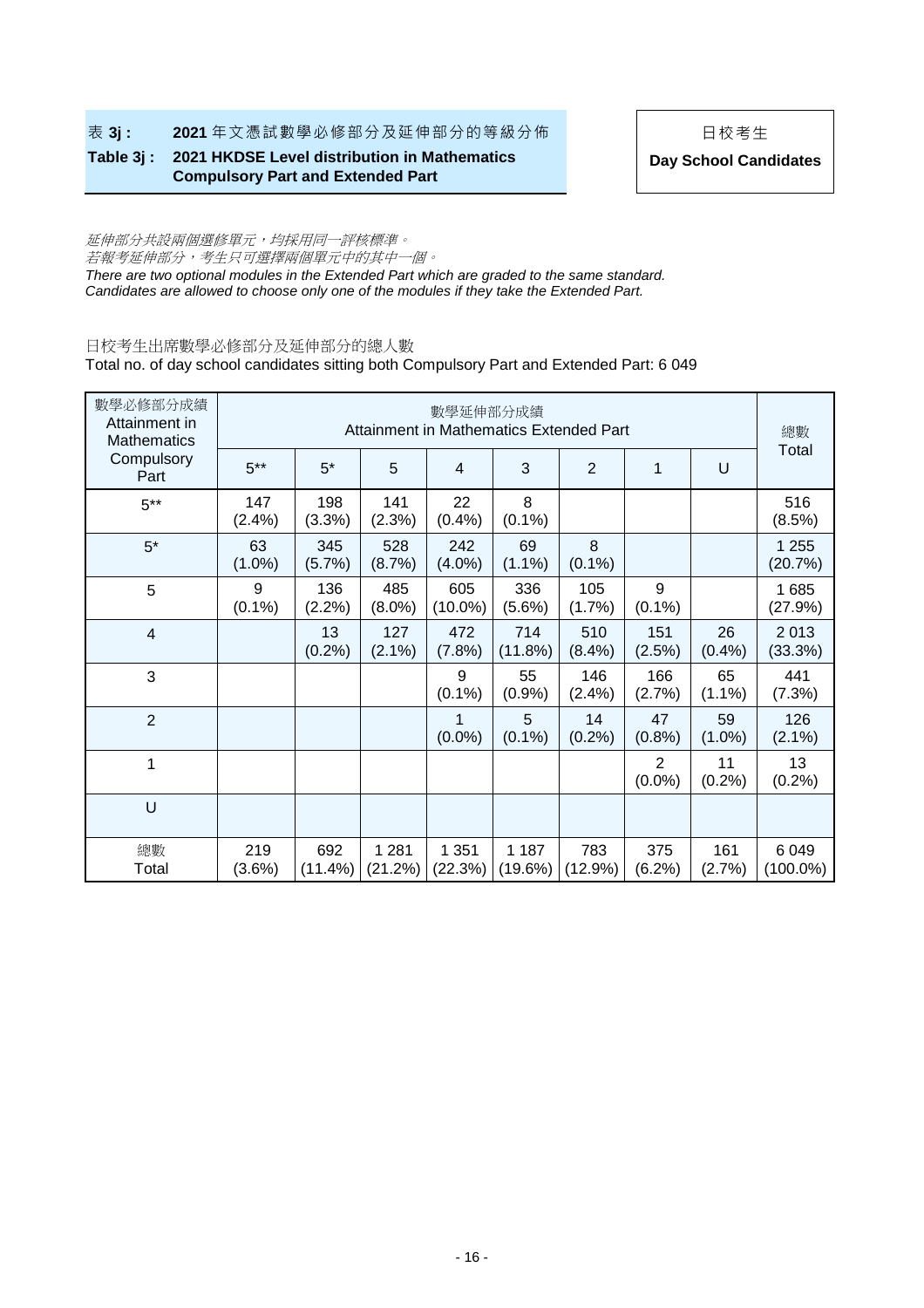**表 3k : 2021** 年文憑試數學必修部分及延伸部分的等級分佈 → → 全體考生

**Table 3k : 2021 HKDSE Level distribution in Mathematics Compulsory Part and Extended Part** 

**All Candidates**

## 延伸部分共設兩個選修單元,均採用同一評核標準。 若報考延伸部分,考生只可選擇兩個單元中的其中一個。

*There are two optional modules in the Extended Part which are graded to the same standard. Candidates are allowed to choose only one of the modules if they take the Extended Part.*

## 全體考生出席數學必修部分及延伸部分的總人數

Total no. of all candidates sitting both Compulsory Part and Extended Part: 6 774

| 數學必修部分成績<br>Attainment in<br><b>Mathematics</b> |                  |                   |                    | 數學延伸部分成績                    | Attainment in Mathematics Extended Part |                   |                             |                             | 總數<br>Total                 |  |
|-------------------------------------------------|------------------|-------------------|--------------------|-----------------------------|-----------------------------------------|-------------------|-----------------------------|-----------------------------|-----------------------------|--|
| Compulsory<br>Part                              | $5***$           | $5^*$             | 5                  | 4                           | 3                                       | $\overline{2}$    | 1                           | U                           |                             |  |
| $5***$                                          | 181<br>(2.7%)    | 238<br>(3.5%)     | 155<br>(2.3%)      | 25<br>(0.4% )               | 8<br>$(0.1\%)$                          |                   |                             |                             | 607<br>$(9.0\%)$            |  |
| $5*$                                            | 70<br>$(1.0\%)$  | 373<br>(5.5%)     | 575<br>(8.5%)      | 265<br>(3.9%)               | 75<br>$(1.1\%)$                         | 10<br>$(0.1\%)$   | $\overline{2}$<br>$(0.0\%)$ |                             | 1 370<br>(20.2%)            |  |
| 5                                               | 10<br>$(0.1\%)$  | 151<br>(2.2%)     | 536<br>(7.9%)      | 671<br>(9.9%                | 374<br>$(5.5\%)$                        | 117<br>(1.7%)     | 11<br>(0.2%)                |                             | 1870<br>(27.6%)             |  |
| $\overline{4}$                                  |                  | 15<br>$(0.2\%)$   | 145<br>$(2.1\%)$   | 519<br>$(7.7\%)$            | 781<br>(11.5%)                          | 571<br>$(8.4\%)$  | 176<br>$(2.6\%)$            | 35<br>$(0.5\%)$             | 2 2 4 2<br>$(33.1\%)$       |  |
| 3                                               |                  |                   | $(0.0\%)$          | 12<br>(0.2%)                | 60<br>(0.9%                             | 170<br>(2.5%)     | 190<br>(2.8%)               | 76<br>$(1.1\%)$             | 509<br>(7.5%)               |  |
| $\overline{2}$                                  |                  |                   |                    | $\overline{2}$<br>$(0.0\%)$ | 6<br>$(0.1\%)$                          | 16<br>$(0.2\%)$   | 52<br>(0.8% )               | 80<br>$(1.2\%)$             | 156<br>(2.3%)               |  |
| 1                                               |                  |                   |                    |                             |                                         |                   | 2<br>$(0.0\%)$              | 16<br>(0.2%)                | 18<br>(0.3%)                |  |
| U                                               |                  |                   |                    |                             |                                         |                   |                             | $\overline{2}$<br>$(0.0\%)$ | $\overline{2}$<br>$(0.0\%)$ |  |
| 總數<br>Total                                     | 261<br>$(3.9\%)$ | 777<br>$(11.5\%)$ | 1412<br>$(20.8\%)$ | 1494<br>$(22.1\%)$          | 1 304<br>(19.3%)                        | 884<br>$(13.0\%)$ | 433<br>(6.4%)               | 209<br>$(3.1\%)$            | 6774<br>$(100.0\%)$         |  |